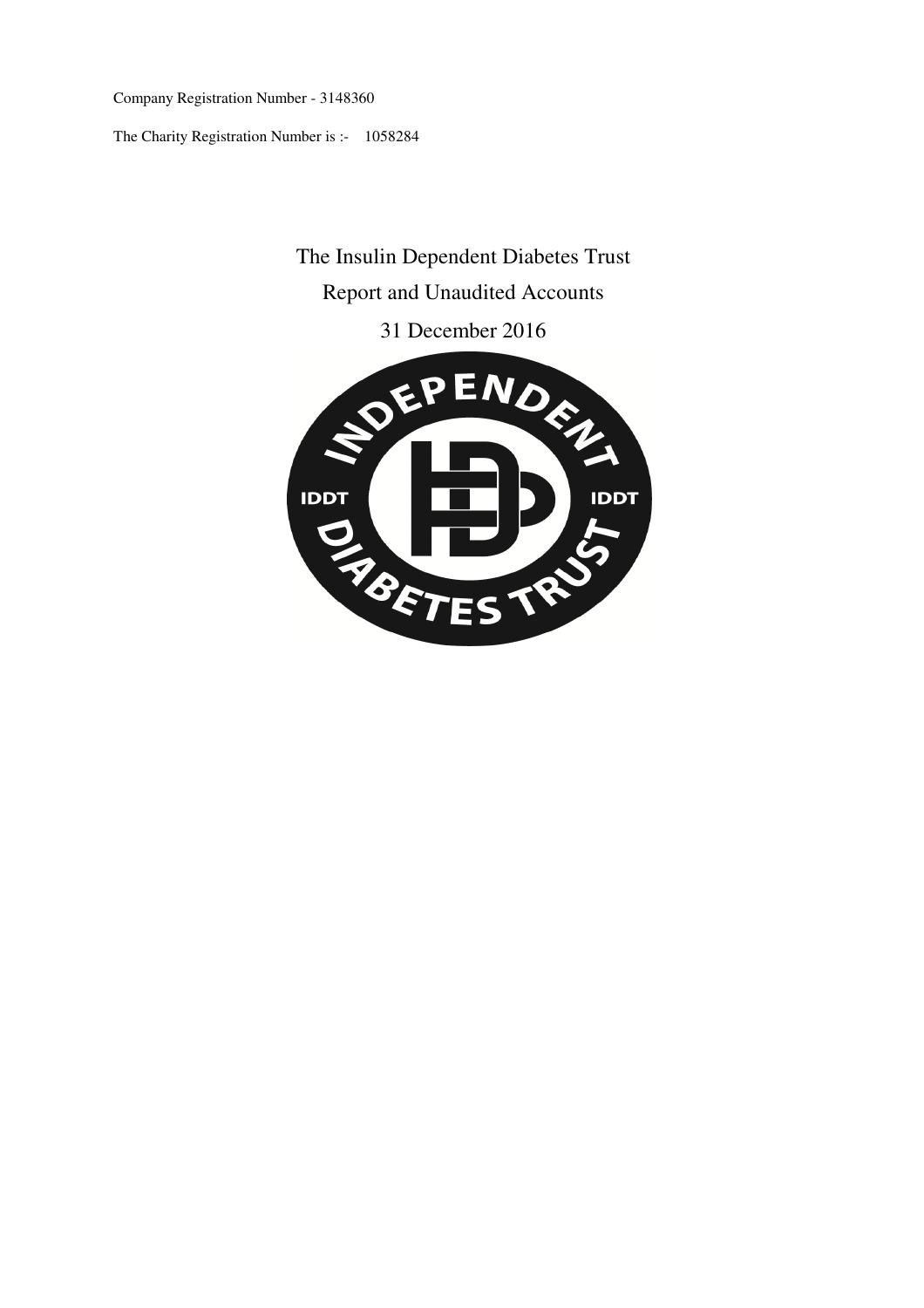## **Report and accounts for the year ended 31 December 2016**

## **Contents**

| <b>Charity information</b>                               | 1        |
|----------------------------------------------------------|----------|
| <b>Trustees' Annual Report</b>                           | 1        |
| <b>Statement of directors' responsibilities</b>          | 10       |
| <b>Chartered Accountants' report</b>                     | 11       |
| <b>Funds Statements:-</b>                                |          |
| <b>Statement of Financial Activities</b>                 | 12       |
| Statement of Financial Activities - Prior Year statement | 13       |
| Movements in funds                                       | 14       |
| Revenue Funds                                            | 15       |
| <b>Fixed Asset funds</b>                                 | 15       |
| Income and Expenditure account                           | 15       |
| Summary of funds                                         | 16       |
| <b>Balance sheet</b>                                     | 16       |
| Notes to the accounts                                    | 17 to 29 |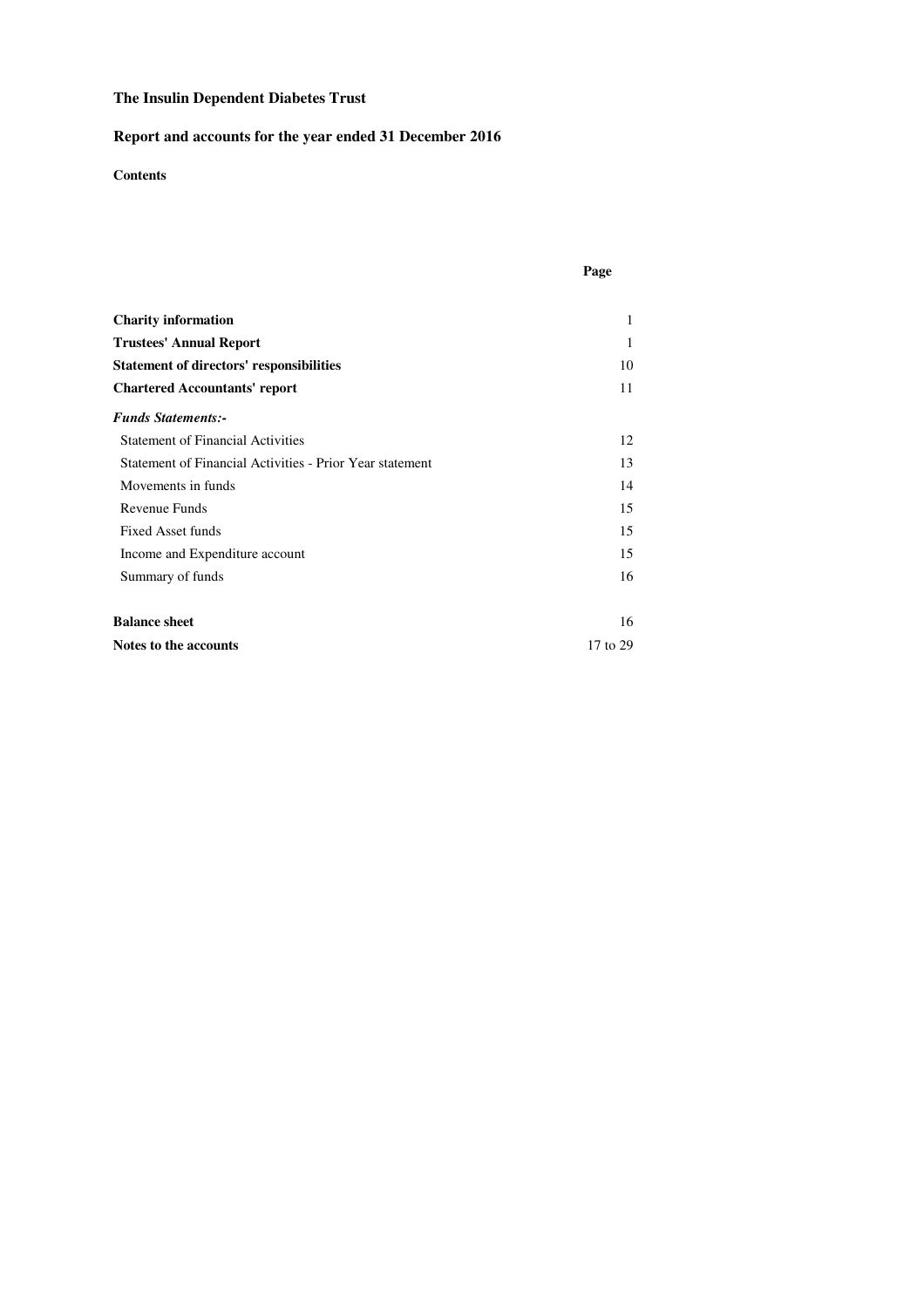Company Registration Number - 3148360

## **Trustees' Annual Report for the year ended 31 December 2016**

The Trustees present their Report and Accounts for the year ended 31 December 2016, which also comprises the Directors' Report required by the the Companies Act 2006.

## **Reference and administrative details**

#### *The charity name.*

The legal name of the charity is:- The Insulin Dependent Diabetes Trust

The charity is also known by its operating name, InDependent Diabetes Trust (IDDT)

## **The charity's areas operation and UK charitable registration.**

The charity is registered in England & Wales with the Charity Commission in England & Wales (CCEW) with charity number 1058284

#### **Legal structure of the charity**

 The governing document of the charity is the Memorandum and Articles of Association establishing the company under company legislation.

By operation of law all trustees are directors under the Companies Act 2006 and all directors are trustees under Charities legislation and have responsibilities, as such, under both company and charity legislation.

The trustees are all individuals.

## **The principal operating address, telephone number, email and web addresses of the charity are:-**

210 Abington Avenue, Northampton, NN1 4PR

Telephone 01604 622837 Email Address enquiries@iddtinternational.org

 Web address www.iddtinternational.org

The registered office of the charity for Companies Act purposes is the same as the operating address shown above

NN1 4PR Northampton 210 Abington Avenue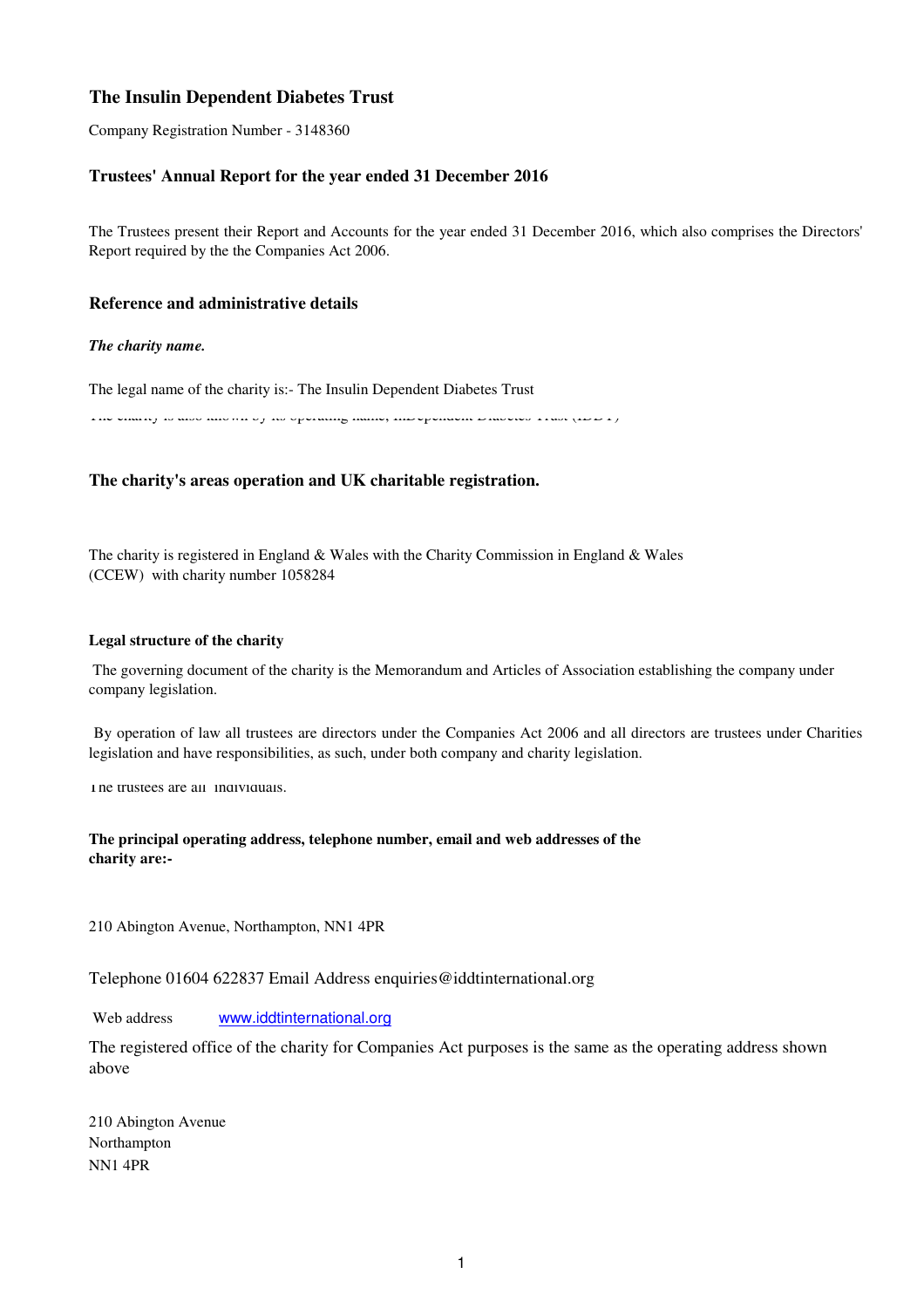Company Registration Number - 3148360

## **Trustees' Annual Report for the year ended 31 December 2016**

### **The Trustees in office on the date the report was approved were:-**

Jenny Hirst MBE Co-Chairman Dr Matthew Kiln Co-Chairman Dr Laurence Gerlis Medical Advisor

Other Trustees Associate Professor Gary Adams Carol Baker John Birbeck Gill Coleman John Hutchinson Larrane Ingram Veronica Readman Dr Rob Rijckborst

### **The following persons served as Trustees during the year ended 31 December 2016 :-**

The trustees who served as a trustee in the reporting period were as shown above, and there was 1 (one) additional Trustee who joined in 2016, Ms G Coleman in the period before the year end and the approval of the accounts.

All the trustees are also members of the charity.

#### **The purposes of the charity as set out in its governing document.**

The charity's main objectives remain unchanged:

• To offer care, support and information to people with Type 1 and Type 2 diabetes and their families.

• To ensure that those people who are dependent on insulin for the treatment of their diabetes have a fully informed choice of insulin.

- To try to ensure that animal insulin continues to remain available for those who require it.
- To fund research aimed at improving the lives of people with diabetes now.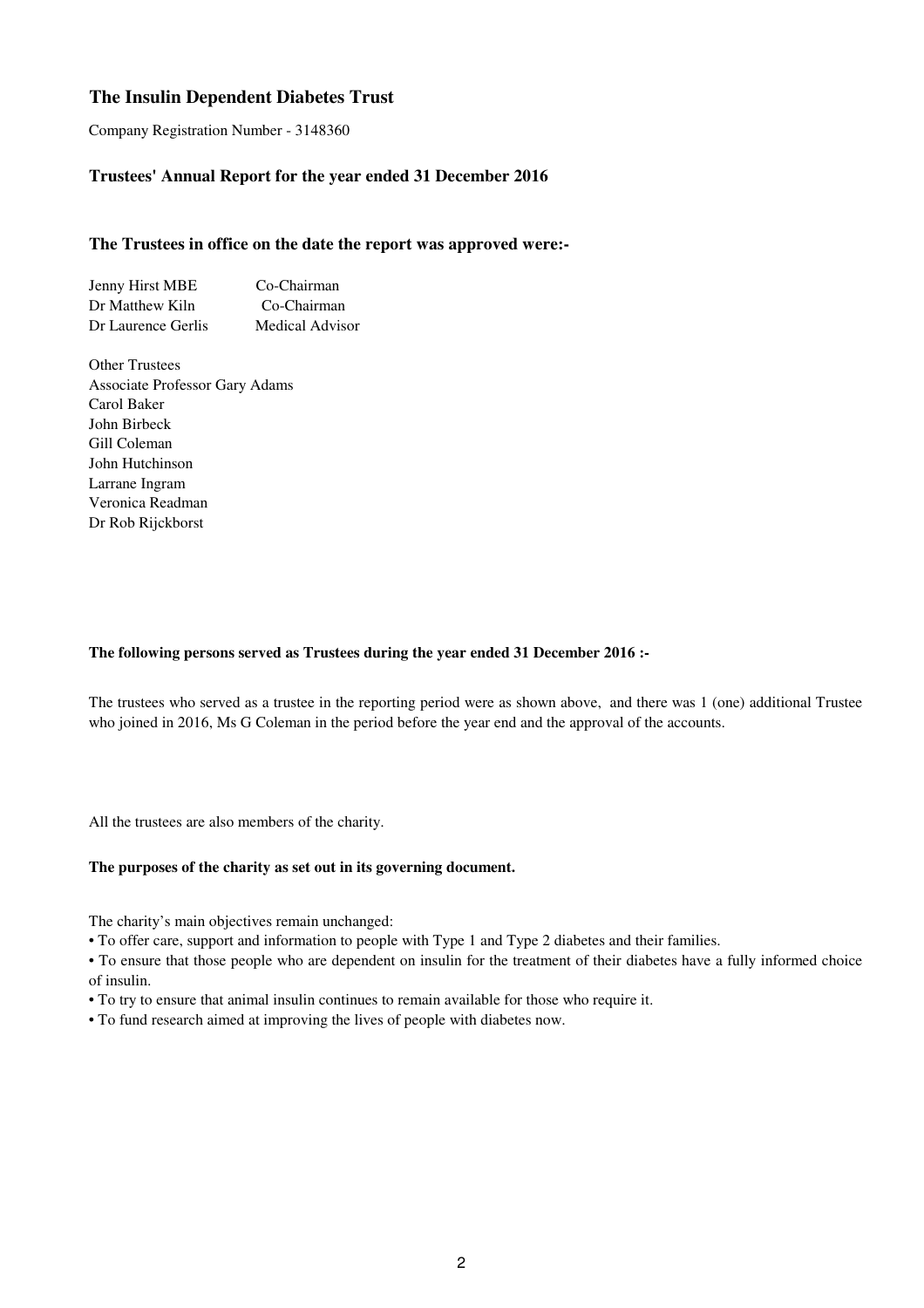Company Registration Number - 3148360

## **Trustees' Annual Report for the year ended 31 December 2016**

## **The main activities undertaken in relation to those purposes during the year.**

The main objectives of the charity for the year focused on the need to:

• Reach more people with Type 1 and Type 2 diabetes to offer information and support.

• Help children with diabetes and their parents with the provision of information to them and to develop a new booklet for teachers to enable them to better understand the needs of children with diabetes in schools. To ensure widespread distribution of existing booklets to provide information and support with the aim of improving quality of life and reducing hospital admissions.

• To put into practice plans for raising funds as the charity has already reduced costs as far as possible.

• To improve the care of the feet of people with diabetes to try to reduce the number of unnecessary amputations.

Achieving these objectives included the following:

• Increasing the promotion of the help the charity can offer through letters to the editors of local newspapers.

• A new booklet, What Schools Need to Know, was published and has been actively marketed with the Parents Passport for Schools and this has resulted in a large uptake in demand for both booklets, particularly from flyers in the Times Educational Supplement.

• To continue to develop and update information leaflets on the many aspects of diabetes.

• Continuing to market of the Trust's first book, 'Diabetes – Food, Meds and More'.

• IDDT's monthly lottery, introduced in June 2015, has continued to grow throughout 2016 and has produced an income for the charity of over £5,000.

• To continue to provide health professionals with free information booklets and leaflets and to continue to make delivery charges for requests of over 20 copies of such publications.

• A new booklet, Diabetes – Looking After Your Feet, was published in October 2016 and has been requested by members, non-members and podiatrists for their patients.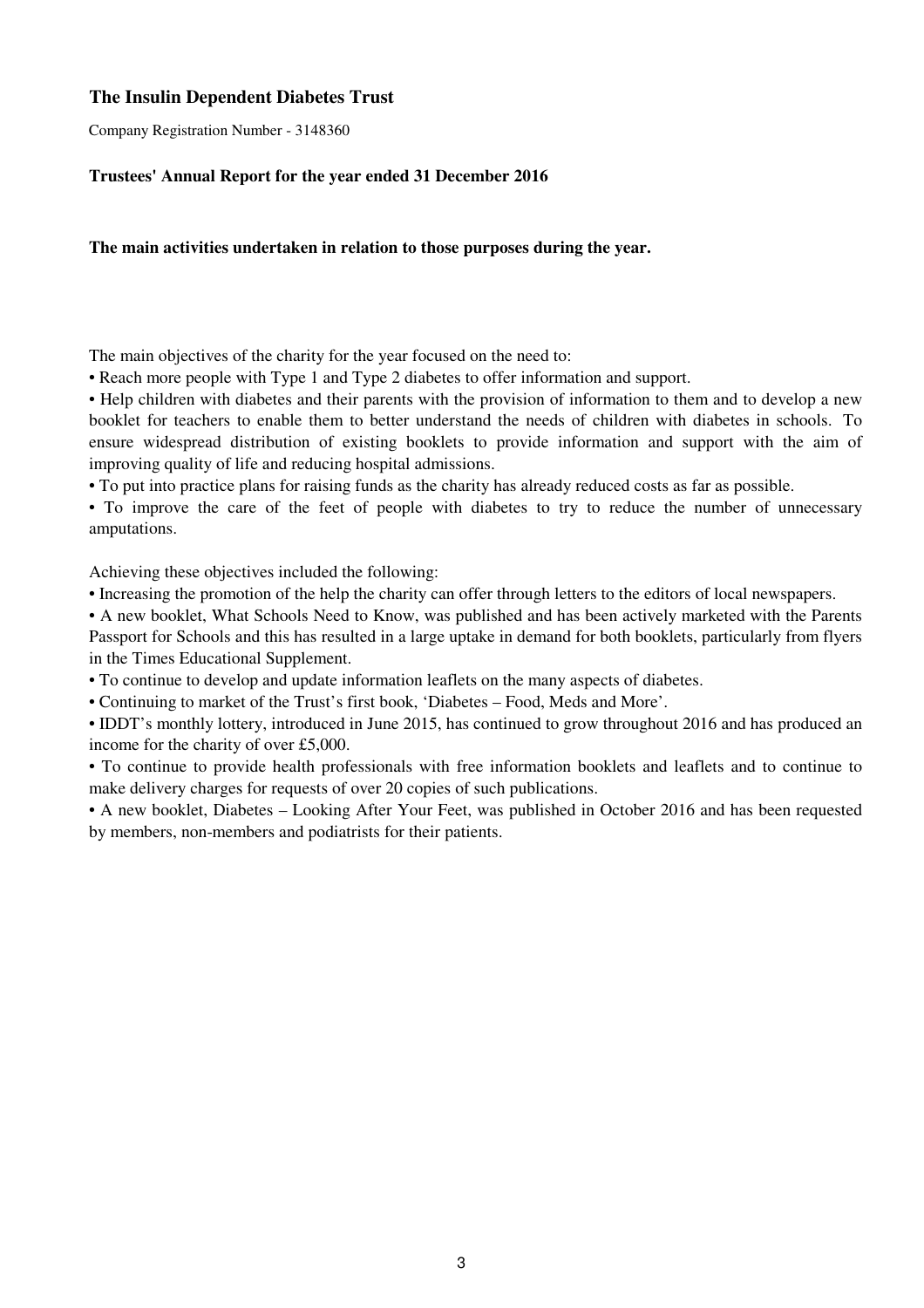Company Registration Number - 3148360

## **Trustees' Annual Report for the year ended 31 December 2016**

## **Objects and activities of the charity**

## **The main activities undertaken during the year to further the charity's purpose for the public benefit.**

#### **Membership**

During 2016 the health professional membership has remained low although there is still demand for our publications from health professionals.

By the end of 2016 the charity's overall membership was over 17,000 and although there have been a considerable number of deaths the membership numbers are slightly higher than 2015.

#### **Information provision and listening service**

The charity continues to publish a quarterly Newsletter and Type 2  $\&$  You. These are distributed to members according to their type of diabetes and to health professionals who have joined the Charity. There continues to be a gradual increase in members receiving the Newsletter and Type  $2 \& You electronically which is a saving on postage.$ 

The quarterly Newsletter and Type 2 & You are the main sources of regular contact with membership. They are both published in large print and talking versions on the website for people with visual impairment.

In 2016 there was a Conference for members and the AGM was held at the Kettering Park Hotel in November 2016.

#### **Website**

The Trust continues to employ a webmaster to regularly update and monitor traffic. The website is now accessible to smart phones. Many orders for booklets are received from the website and it continues to be a stable source of new members

#### **Health professionals**

As the Trustees recommended increasing the Charity's presence with Health Professionals, several Health Professional conferences were attended and various other events had 'Here to Help' leaflets in delegate Packs. This continued in 2016 but in view of the low professional membership the decision has been made to reduce the Health Professional Conferences IDDT attends during 2017 and try advertising in appropriate professional journals.

#### **International activities**

IDDT – International maintains its links with people and groups in countries around the world. The charity continues to offer support and information to people in other countries who need animal insulin. Providing information and support wherever people live continues to be a major role.

The charity again collected and donated unwanted in-date insulin and other supplies for people in developing countries who are unable to afford the high cost of insulin and the treatment they need. The Trustees thank all those who send unwanted supplies, especially the diabetes clinics around the UK who are very supportive of this initiative.

The charity's 'sponsor a child scheme' to help with the insulin and medical costs of children at Dream Trust in India continues. Some of the sponsored young people are now grown up and self-supporting, so our sponsors are now helping another generation of children with Type 1 diabetes. The charity and Dr Pendsey at Dream Trust express their gratitude to IDDT members who support needy families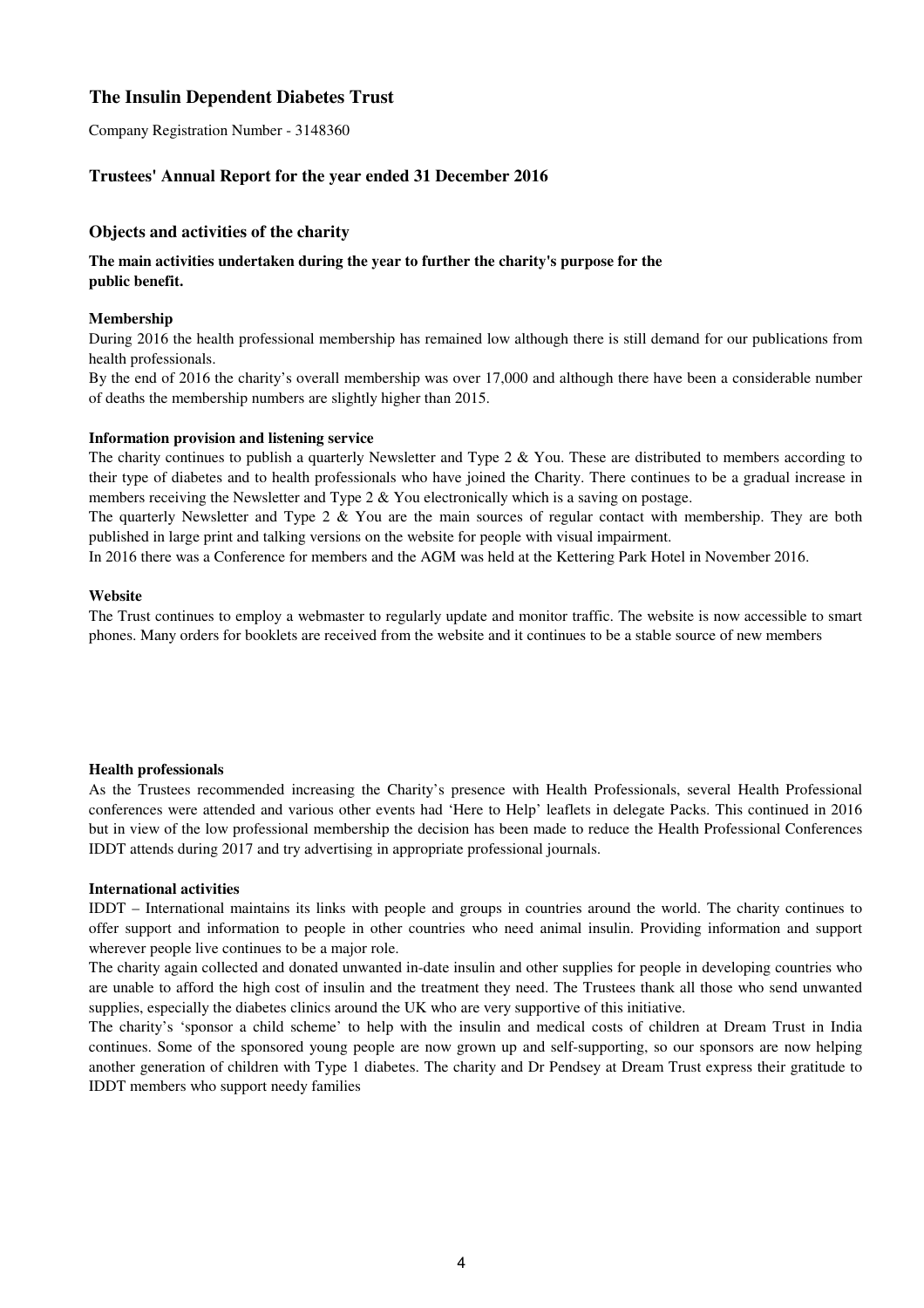Company Registration Number - 3148360

## **Trustees' Annual Report for the year ended 31 December 2016**

## **Grant making policies and how these contributed to the achievement of the**

The trust has made the decision to support one large 5 year study at Nottingham Univercity which is investigating the action of insulin and in 2016 awarded £100,000, this is in line with the trusts objectives.

#### **Structure, governance and management of the charity**

The organisation is a charitable company limited by guarantee, incorporated on 10 December 1995 and registered as a charity in January 1994. The company was established under a Memorandum of Association which established the objects and powers of the charitable company and is governed under its Articles of Association. In the event of the company being wound up members are required to contribute an amount not exceeding £5.00.

#### **The methods used to recruit and appoint new charity trustees.**

The directors of the company are also charitable trustees for the purposes of charity law and under the company's Articles are known as members of the Board of Trustees. Under the requirements of the Memorandum and Articles of Association the members of the Board of Trustees are elected to serve for a period of three years, after which they must be re-elected at the next Annual Meeting.

Due to the nature of the work of the charity and the importance of understanding the needs of and representing people with diabetes and their families, at no time shall the number of trustees who are medically qualified or are allied health professionals exceed twenty five percent of the total number of trustees. The charity records the particular skills of the trustees in order to maintain a broad mix of skills and expertise.

#### **Training for trustees'**

The trustees are familiar with the practical work of the charity. New trustees are encouraged to take short training sessions to familiarise themselves with:

- The responsibilities of trustees.
- The documents and memorandum and Articles of Association for the operations of the charity.
- The current financial position and sources of funding of the charity.
- The objectives and forward plans for the charity.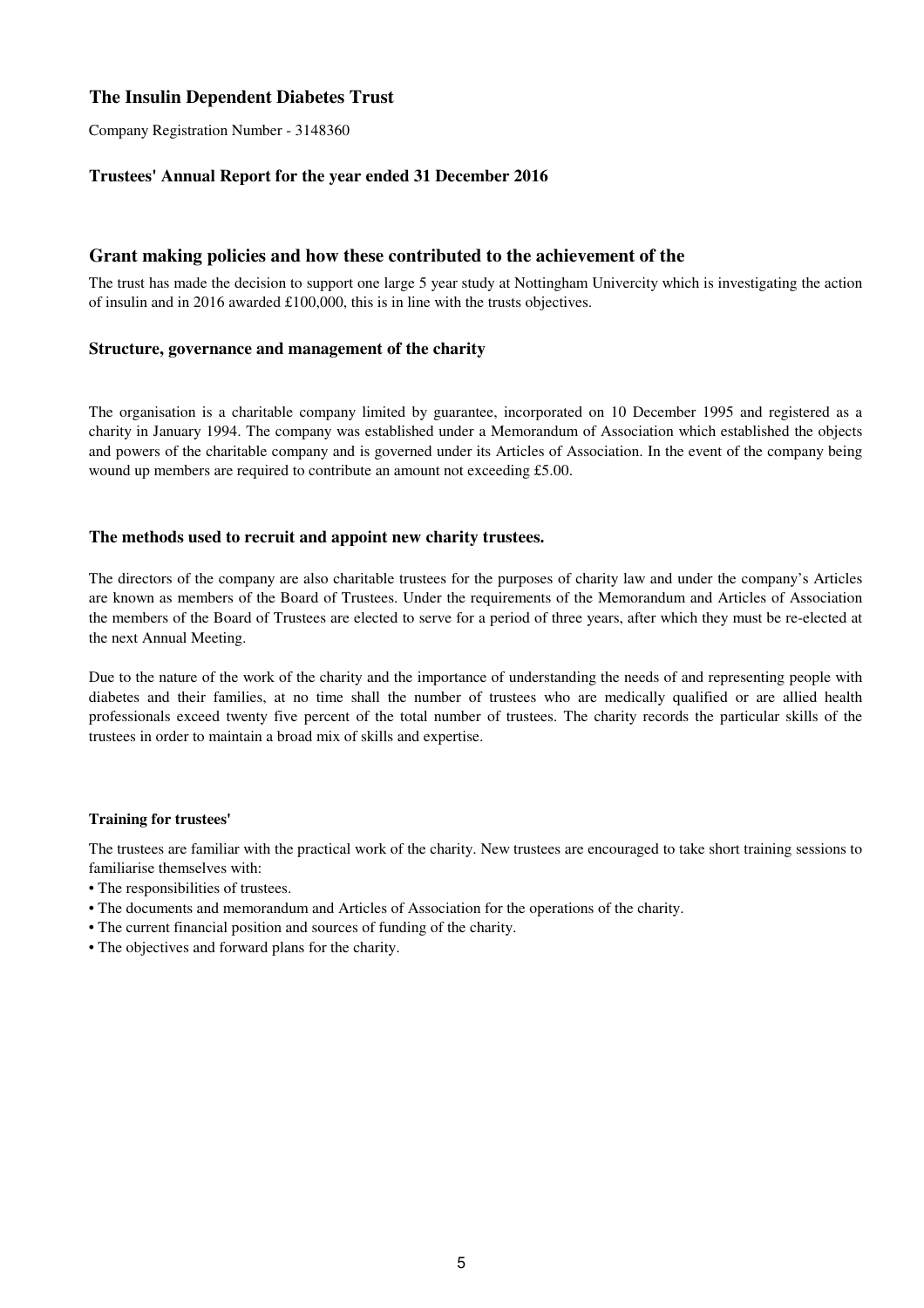Company Registration Number - 3148360

## **Trustees' Annual Report for the year ended 31 December 2016**

A board of a maximum of 11 trustees administer the charity, covering policy, membership and finance. Minor day to day decisions are taken by the Co-Chairs. Modern technology enables consultations to be made quickly and easily. Major decisions on future policies are taken to the AGM for approval of members.

During 2016 the staff team consisted of two full time and two part time people with temporary staff being employed from time to time.

Martin Hirst has successfully completed his first year as Chief Executive Officer to prepare the Charity for the future and Tim Green has successfully completed his first year as Deputy Database Manager.

Tim Green and Caroline York have both attended a Health and Safety training course and Caroline York has attended a computer training course. The charity will continue to update staff skills when required to ensure their skills and knowledge remain relevant and up to date

#### **Administrative details**

The charity continued to operate the policies and procedures document relating to fundraising and sponsorship for the Trust approved in 2015. The day to day running of the trust is carried out by the Co Chairs Jenny Hirst, Dr Matthew Kiln and the CEO.

IDDT – International maintains its links with people and groups in countries around the world. The charity continues to offer support and information to people in other countries who need animal insulin. Providing information and support wherever people live continues to be a major role.

The Trustees thank Wockhardt UK for their commitment to the ongoing supply of bovine and porcine insulin in vials and cartridges, although only one supplier of animal insulin is an unsafe and vulnerable position for the significant numbers of people who need it.

The Trust continues to be concerned that there is increasing evidence that analogue insulins have no significant benefits over human insulin for the majority of people requiring insulin treatment and as they are considerably more expensive the NHS is wasting many thousands of pounds. The Trust also has concerns at the recent introduction of analogue insulins of different strengths and fears that mistakes could happen with serious consequences.

| <b>Bankers</b>      | Yorkshire Bank, 7 Gold Street, Northampton, NN1 1EN |
|---------------------|-----------------------------------------------------|
| Investment advisors | MPA, 98 High Street, Henley in Arden, B95 5BY       |
| Accountants         | Paul Slater & Co, 1 Washington Street, NN2 6NN      |

#### **The charity's financial position at the end of the year ended 31 December 2016**

The financial position of the charity at 31 December 2016 and comparatives for the prior period, as more fully detailed in the accounts, can be summarised as follows:-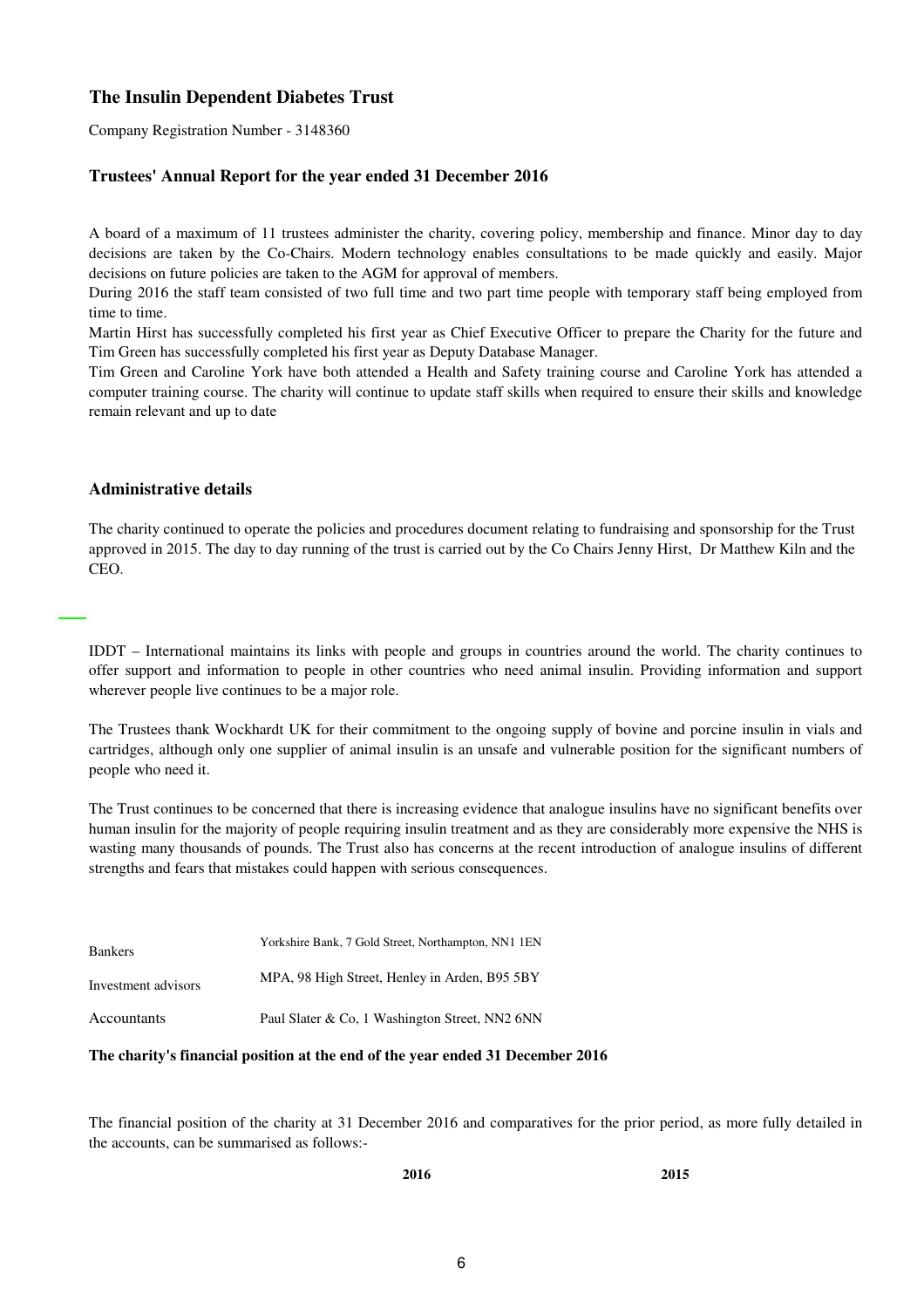Company Registration Number - 3148360

## **Trustees' Annual Report for the year ended 31 December 2016**

| #NAME?                                                                          | (26109)   | 364,591    |
|---------------------------------------------------------------------------------|-----------|------------|
| Unrestricted Revenue Funds available for the<br>general purposes of the charity | 186,248   | (534, 486) |
| <b>Total Unrestricted Funds</b>                                                 | 186,248   | (534, 486) |
| <b>Restricted Revenue Funds</b>                                                 | 1,515,528 | 1,897,780  |
| <b>Restricted Fixed Asset Funds</b>                                             |           | $\theta$   |
| Restricted revaluation reserve                                                  |           | $\Omega$   |
| <b>Total Restricted Funds</b>                                                   | 1,515,528 | 1,897,780  |
| <b>Total Funds</b>                                                              | 1,701,776 | 1,727,885  |

#### **Policies on reserves.**

The principle sources of income are from legacies and voluntary donations. The Trustees are aware of the need to generate greater regular income and have taken steps to try to achieve this and are continuing to do so. Initiatives to raise funds are being implemented and we are pleased at the response they have received.

## **Significant events which have affected the financial performance and the financial position.**

#### **Events affecting financial performance**

During 2016 the health professional membership has remained low although there is still demand for our publications from health professionals. The majority of new health professional members have been podiatrists.

By the end of 2016, the charity's overall membership was over 17,000 and although there have been considerable numbers of deaths, the membership numbers are slightly higher than 2015.

#### **Investment policy and objectives**

The charity continued to operate the policies and procedures document relating to fundraising and sponsorship for the Trust approved in 2015.

#### **Risks and uncertainties facing the charity**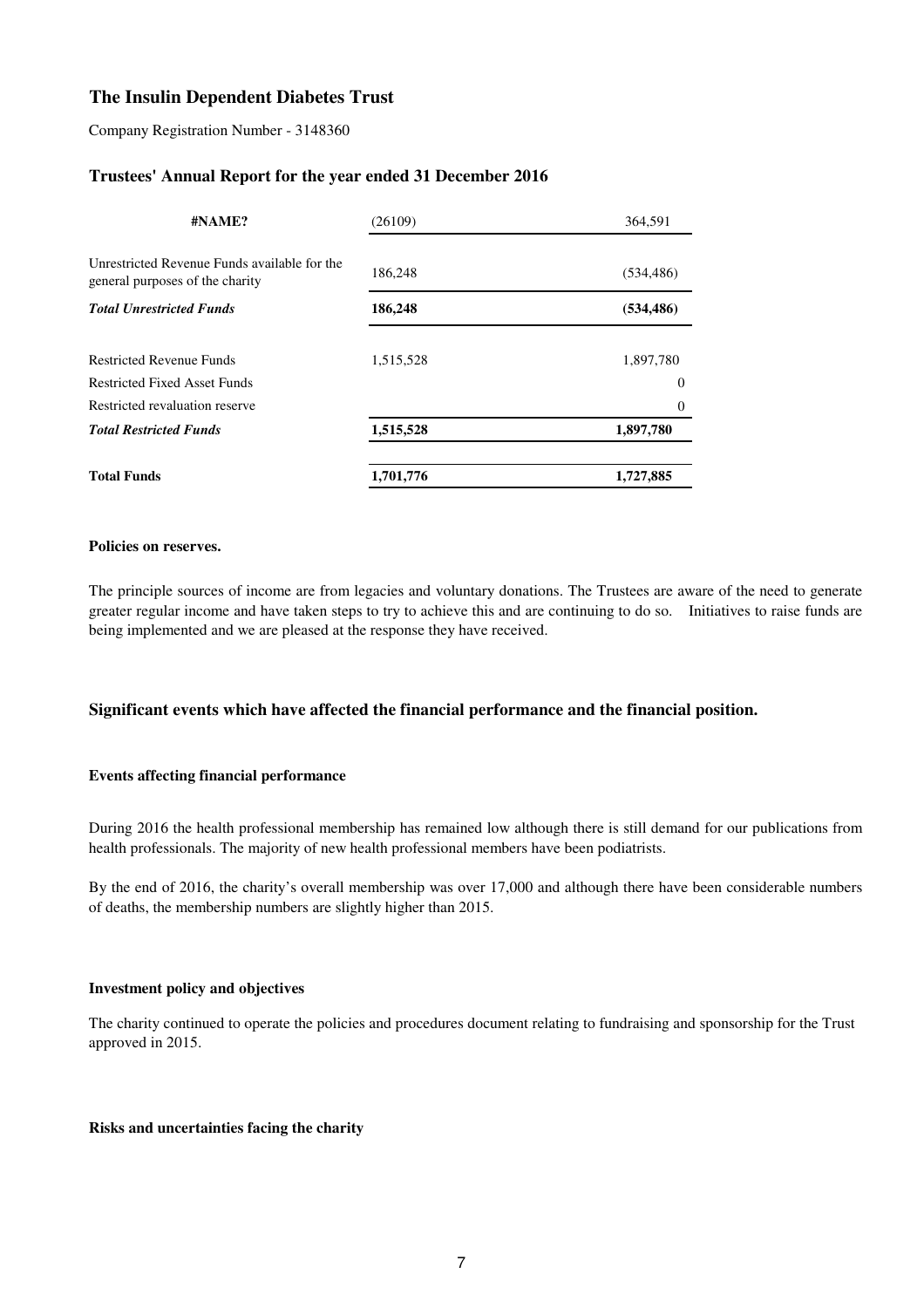Company Registration Number - 3148360

## **Trustees' Annual Report for the year ended 31 December 2016**

The Trustees cannot find any major risks to which the charity is exposed each financial year when preparing and updating the strategic plan, in particular those relating to the operations and finances of the charity.

A risk register has been established. Procedures are in place to ensure compliance with health and safety of staff and visitors to the offices. Internal control risks are minimised by the implementation of procedures for authorisation of all transactions and projects.

#### **Factors likely to affect future performance**

Within those powers, a statement of investment principles has been set out as below. The policy on reserves is that existing assets are retained to produce income, income which is wholly utilised to support existing activities. There is no intention in the long term to either increase or reduce the capital held. The policy is justified in that it is necessary to preserve income at the present levels in order to maintain the activities of the charity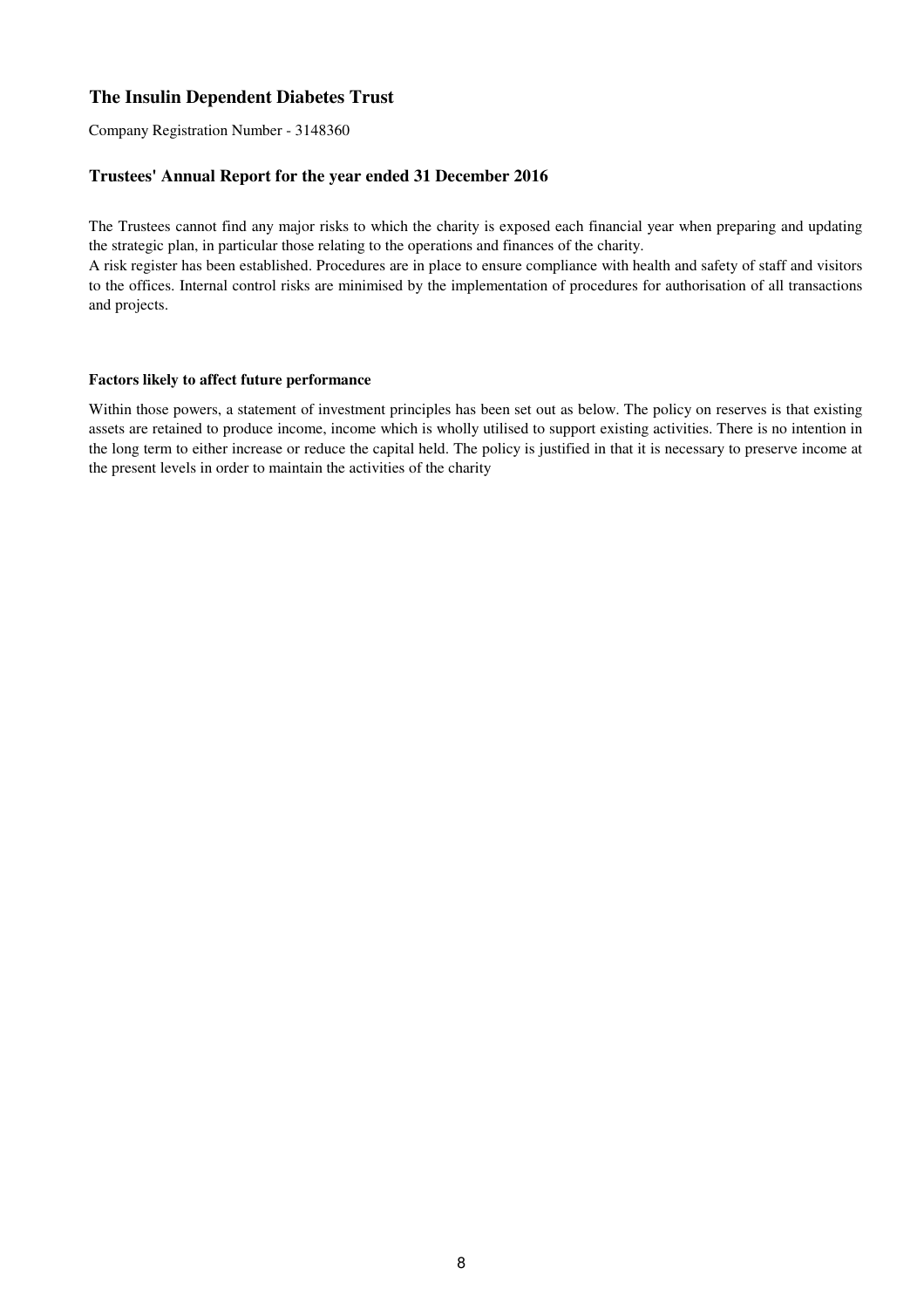Company Registration Number - 3148360

## **Trustees' Annual Report for the year ended 31 December 2016**

#### **Principal funding sources and how they support the objectives of the charity.**

The principle sources of income are from legacies and volontary donations. The trustees are aware of the need to generate greater regular income and have taken steps to try to achieve this and are continuing to do so.The Trustees are very grateful for the continued generosity of the members in making donations and especially to the increasing number of people who make regular donations through their bank. The Trustees also wish to record their gratitude to the donors of legacies and donations in memory of loved ones. Their kindness in helping other people with diabetes is very much appreciated.

The Trustees would also like to express their thanks for the continuing support and help of members and their families which provides encouragement to Trustees to continue with the aims and objectives of IDDT. This support reflects the needs of people living with diabetes to be represented by a patient/carer based charity that understands their needs and remains independent and uninfluenced by outside financial influences.

Considering the small number of members of staff and the amount of work that is covered, the Trustees would like to thank the staff for their continued dedication and hard work during 2016.

The Trustees reaffirm their commitment and determination to try to ensure that people with diabetes and their families have the informed choices of treatment and the access to them that they deserve and need. In the light of the evidence from national audits that the care and treatment of both Type 1 and Type 2 in the NHS is not improving, the Trustees are committed to try to raise awareness of this and influence policy makers to bring about the necessary improvments. Handling charges to the health professionals for orders of multiple costs of booklets was largely accepted and the amount

raised was put towards delivery costs. The sales of the recipe book has made an overall profit of £700 .

#### **The charity and its activities**

The Trustees are very grateful for the continued generosity of the members in making donations and especially to the increasing number of people who make regular donations through their bank. The Trustees also wish to record their gratitude to the donors of legacies and donations in memory of loved ones. Their kindness in helping other people with diabetes is very much appreciated.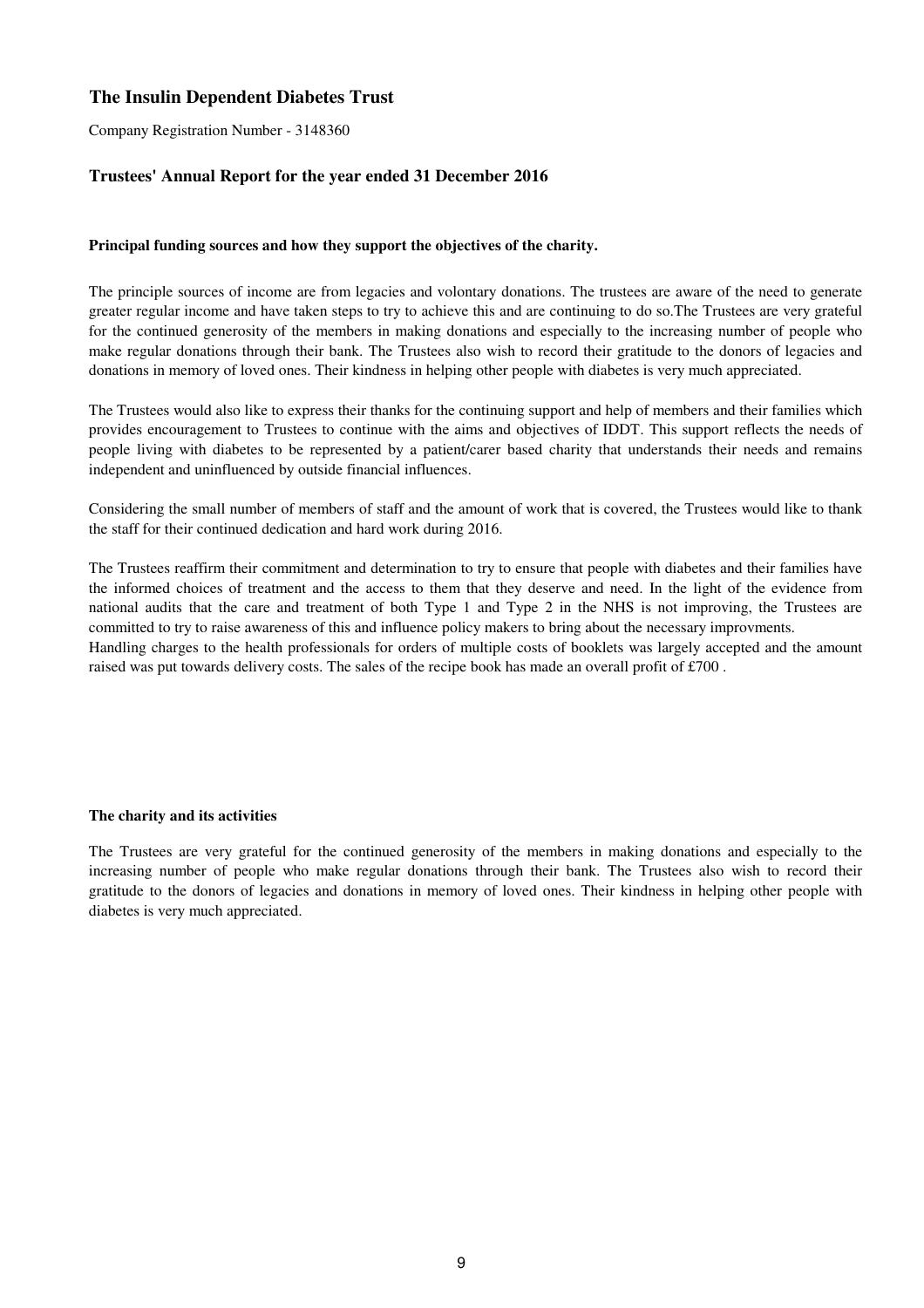Company Registration Number - 3148360

## **Trustees' Annual Report for the year ended 31 December 2016**

### **Reserves policy**

The trustees have resolved to establish reserves for future activities, and the trustees have wide powers of investment. Within those powers, a statement of investment policies have been set out as below. The policy on reserves is that excisting assets are retained to produce income, income which is wholly utilised to support excisting activities. There is no intention in the long term to either increase or reduce the capital held. The policy is justified in that it is necessary to preserve income at present levels in order to maintain the activities of the charity.

The charity's trustees are responsible for the preparation of the accounts in accordance with the terms of the Companies Act 2006, the Charities Act 2011 and the Charities (Accounts and Reports) Regulations 2008. Notwithstanding the explicit requirement in the extant statutory regulations,the Charities (Accounts and Reports) Regulations 2008, to prepare the financial statements in accordance with the SORP 2005, in view of the fact that the SORP 2005 has been withdrawn, the Trustees determined to interpret this responsibility as requiring them to follow current best practice and prepare the accounts according to the FRS 102 SORP (Statement of Recommended Practice for Accounting and Reporting by Charities) 2015 (as amended by the Bulletin issued in February 2016) .

In particular, the Companies Act 2006 and charity law require the Board of Trustees to prepare financial statements for each financial year which give a true and fair view of the state of affairs of the charity as at the end of the financial year and of the surplus or deficit of the charity. In preparing those financial statements the Board is required to :-

- prepare the accounts in accordance with United Kingdom Generally Accepted Accounting Practice (United Kingdom Accounting Standards and applicable law).
- select suitable accounting policies and apply them consistently;
- make judgements and estimates that are reasonable and prudent;
- to presume that the charity will continue in business; - prepare the financial statements on the going concern basis unless it is inappropriate
- state whether applicable accounting standards and statements of recommended practice have been followed, subject to any material departures disclosed and explained in the financial statements;

The law requires that the trustees must not approve the accounts unless they are satisfied that they give a true and fair view of the state of affairs of the charity and of the surplus or deficit of the charity for the year.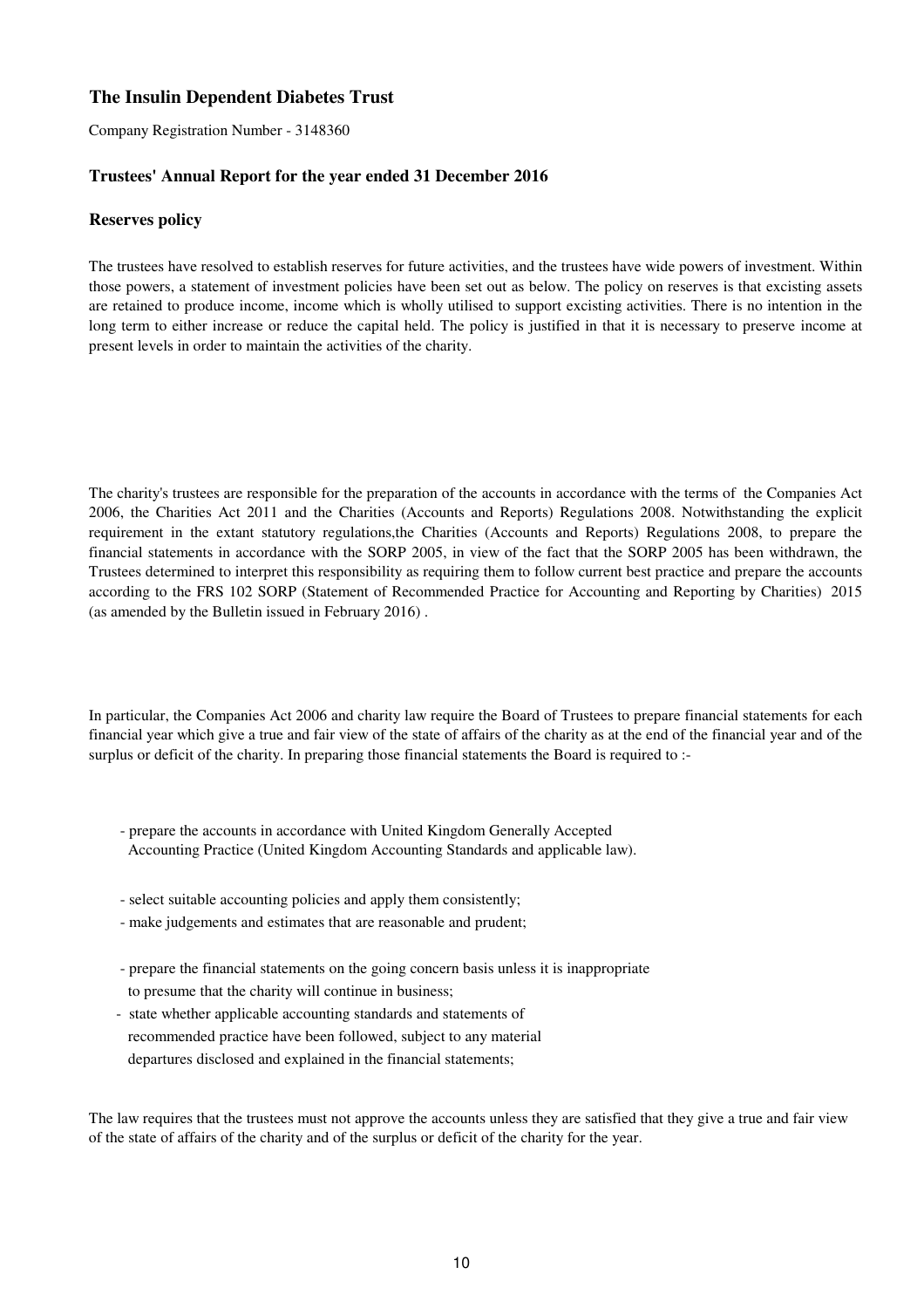Company Registration Number - 3148360

## **Trustees' Annual Report for the year ended 31 December 2016**

The Trustees are also responsible for maintaining adequate accounting records which disclose with reasonable accuracy at any time the financial position of the charity and which are sufficient to show and explain the charity's transactions and enable them to ensure that the financial statements comply with the Companies Act 2006 and comply with regulations made under the Charities Act. They are also responsible for safeguarding the assets of the charity and hence for taking reasonable steps for the prevention and detection of fraud and other irregularities.

The Trustees are also responsible for the contents of the Trustees' report, and the statutory responsibility of the Independent Examiner in relation to the Trustees' report is limited to examining the report and ensuring that , on the face of the report, there are no material inconsistencies with the figures disclosed in the financial statements.

The financial statements are set out on pages 12 to 29.

The financial statements have been prepared implementing the FRS 102 SORP (Statement of Recommended Practice for Accounting and Reporting by Charities) 2015 (as amended by the Bulletin issued in February 2016) and in accordance with the Financial Reporting Standard 102, (effective 1st January 2016)

These financial statements have been prepared in accordance with the provisions in Part 15 of the Companies Act 2006. applicable to companies subject to the small companies regime.

Mrs J M D Hirst MBE Director and Trustee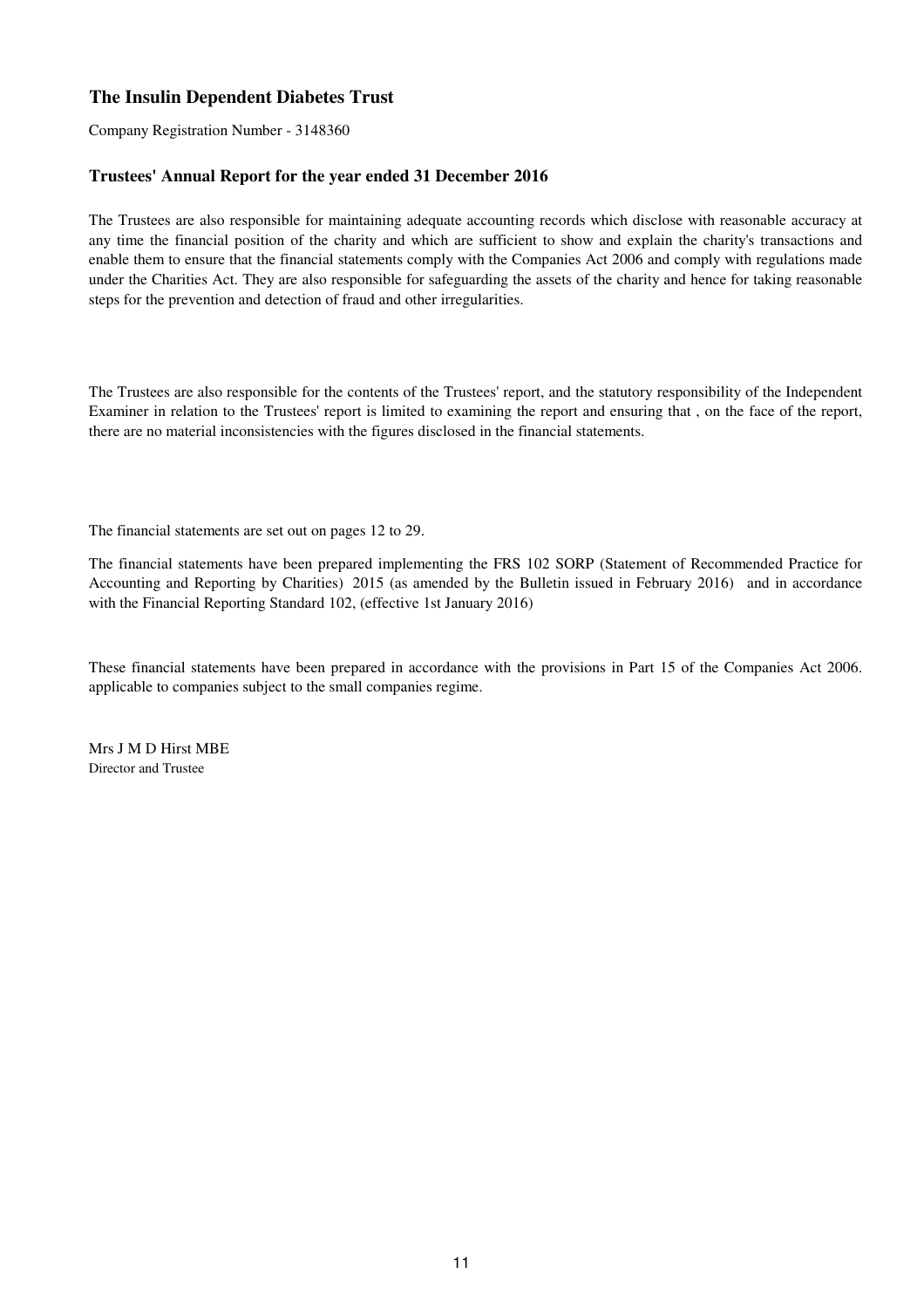**Chartered Accountants' report to the board of directors on the preparation of the unaudited statutory accounts of The Insulin Dependent Diabetes Trust for the year ended 31 December 2016**

**In order to assist you to fulfil your duties under the Companies Act 2006, we have prepared for your approval the accounts of The Insulin Dependent Diabeties Trust which comprise of profit and loss, balance sheet and notes to the accounts from the company's accounting records and from information and explanations you have given us.**

**As a practising member firm of the Institute of Chartered Accountants in England and Wales, we are subject to its ethical and other professional requirements which are detailed at icaew.com/membershandbook.**

**Our work has been undertaken in accordance with AAF 2/10 as detailed at icaew.com/compilation.**

Paul Slater FCA Independent Examiner Chartered Accountants 1 Washington Street Kingsthorpe Northampton Northamptonshire NN2 6NN

*28 May 2017*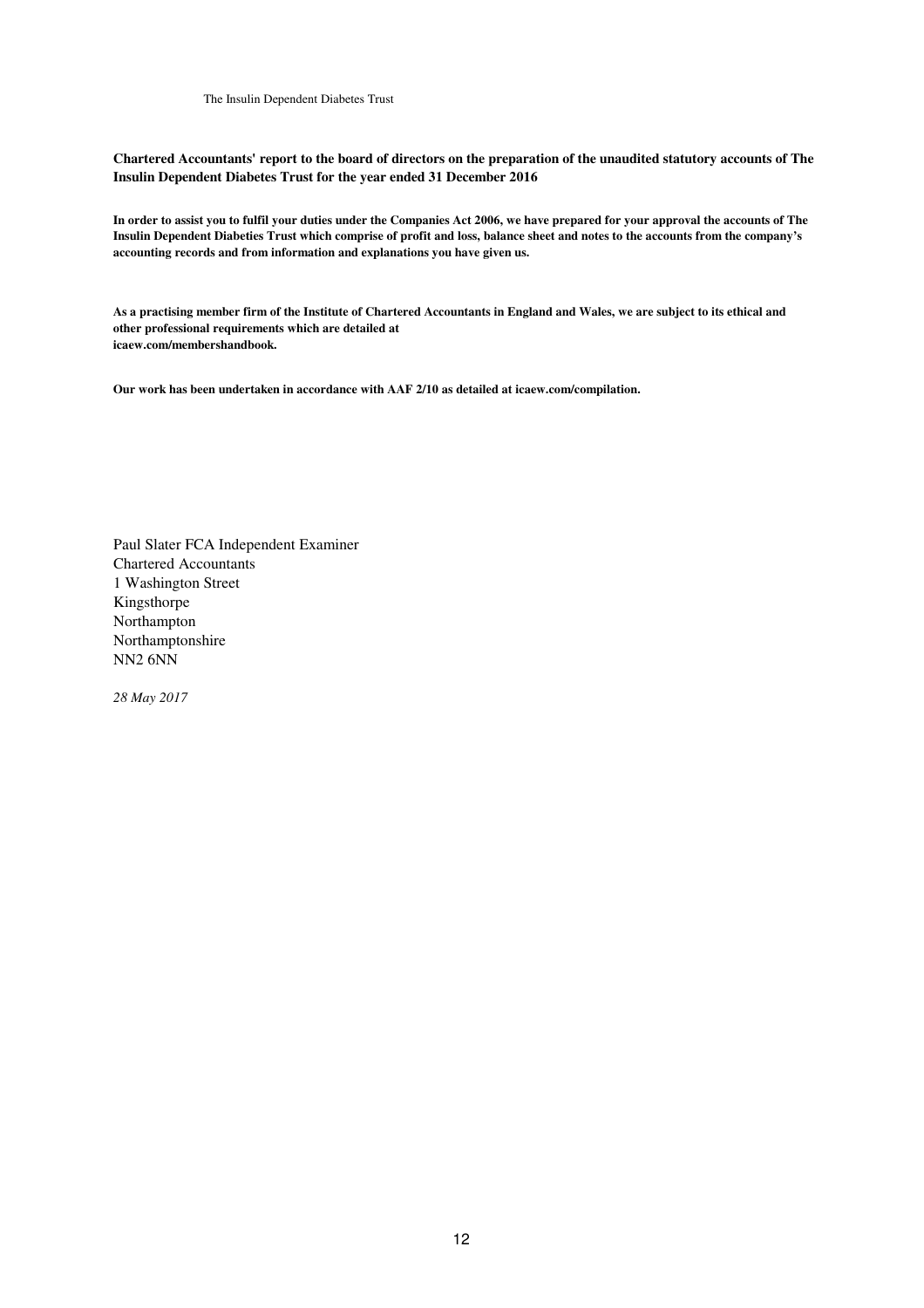*Statement of Financial Activities (including the Income and Expenditure Account for the year ended 31 December 2016, as required by the Companies Act 2006)*

|                                    | <b>SORP</b><br>Ref | <b>Current</b> year<br><b>Unrestricted Funds</b> | <b>Current</b> year<br><b>Restricted Funds</b> | <b>Current</b> year<br><b>Total Funds</b> | <b>Prior Year</b><br><b>Total Funds</b> |
|------------------------------------|--------------------|--------------------------------------------------|------------------------------------------------|-------------------------------------------|-----------------------------------------|
|                                    |                    | 2016                                             | 2016                                           | 2016                                      | 2015                                    |
|                                    |                    | £                                                | £                                              | £                                         | £                                       |
| Income & Endowments from:          |                    |                                                  |                                                |                                           |                                         |
| Donations & Legacies               | ${\bf A1}$         | 256,598                                          | 60,426                                         | 317,024                                   | 707,551                                 |
| Charitable activities              | A2                 | 23,230                                           | $\boldsymbol{0}$                               | 23,230                                    | 18,081                                  |
| Other trading activities           | A3                 | 8,790                                            | $\boldsymbol{0}$                               | 8,790                                     | 8,272                                   |
| Interest on investments            | A <sub>4</sub>     | 121,826                                          | $\boldsymbol{0}$                               | 121,826                                   | 140,866                                 |
| <b>Total income</b>                | ${\bf A}$          | 410,444                                          | 60,426                                         | 470,870                                   | 874,770                                 |
| <b>Expenditure on:</b>             |                    |                                                  |                                                |                                           |                                         |
| Research grants                    | B1                 | $\theta$                                         | 100,000                                        | 100,000                                   | 100,000                                 |
| Charitable activities              | B1                 | 137,781                                          | 201,757                                        | 339,538                                   | 363,132                                 |
| Raising funds                      | B <sub>2</sub>     | 10,921                                           |                                                | 10,921                                    | 3,439                                   |
| Governance                         | <b>B3</b>          | 46,520                                           | $\boldsymbol{0}$                               | 46,520                                    | 43,608                                  |
| <b>Total expenditure</b>           | $\, {\bf B}$       | 195,222                                          | 301,757                                        | 496,979                                   | 510,179                                 |
| #NAME?                             | <b>B4</b>          | $\overline{0}$                                   | $\boldsymbol{0}$                               | $\theta$                                  | $\theta$                                |
| #NAME?                             |                    | 215,222                                          | (241, 331)                                     | (26, 109)                                 | 364,591                                 |
| Net income after transfers         | $A-B-C$            | 215,222                                          | (241, 331)                                     | (26, 109)                                 | 364,591                                 |
| Net movement in funds              |                    | 215,222                                          | (241, 331)                                     | (26, 109)                                 | 364,591                                 |
| <b>Reconciliation of funds:-</b>   | E                  |                                                  |                                                |                                           |                                         |
| <b>Total funds brought forward</b> |                    | (28, 974)                                        | 1,756,859                                      | 1,727,885                                 | 1,363,294                               |
| <b>Total funds carried forward</b> |                    | 186,248                                          | 1,515,528                                      | 1,701,776                                 | 1,727,885                               |

The 'SORP Ref' indicated above is the classification of income set out in the formal SORP documents. As required by paragraph 4.60 of the SORP, the brought forward and carried forward funds above have been agreed to the Balance Sheet.

All activities derive from continuing operations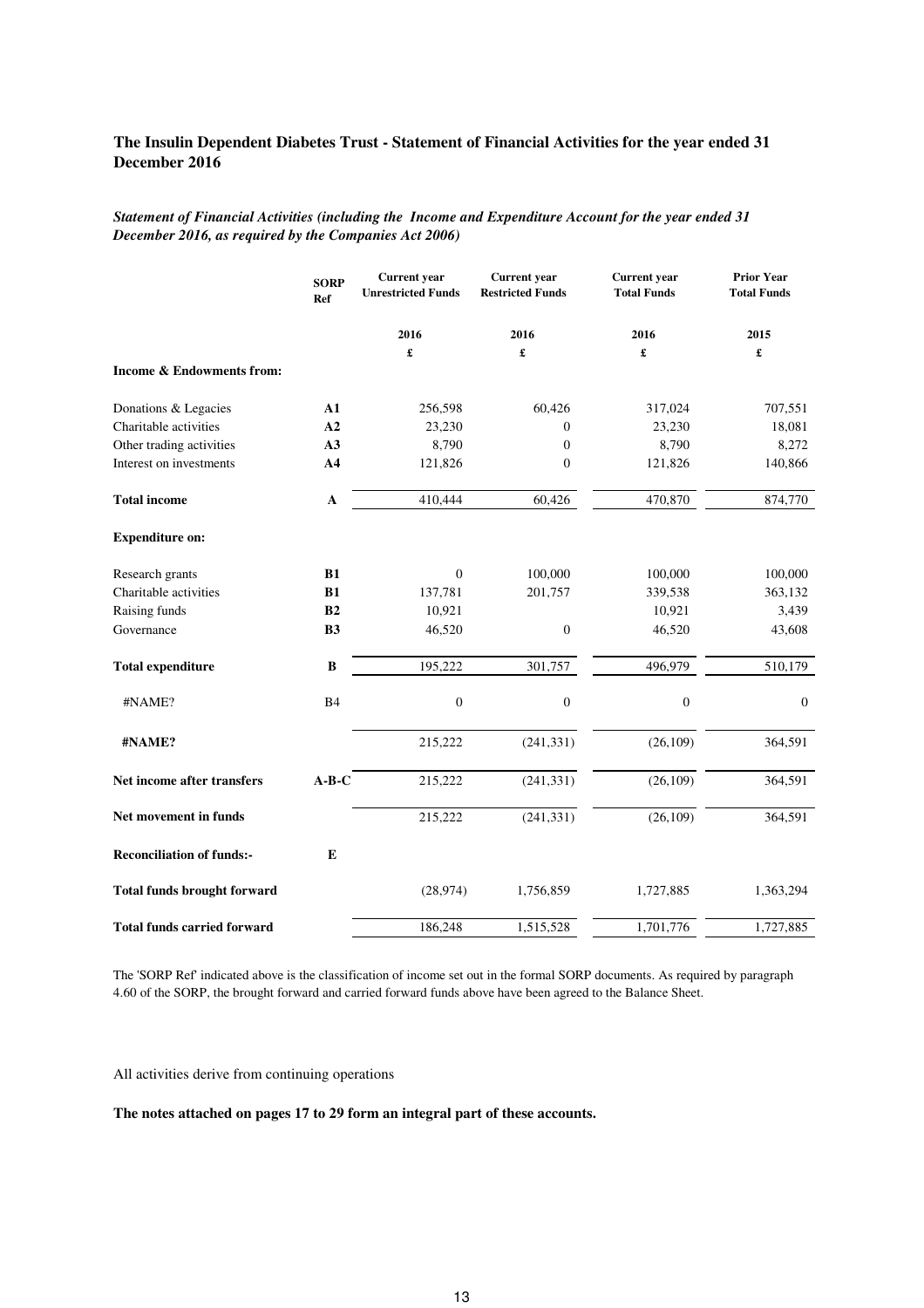|                                      | <b>SORP</b>     | <b>Prior Year</b>                      | <b>Prior Year</b>                    | <b>Prior Year</b><br><b>Total Funds</b> |
|--------------------------------------|-----------------|----------------------------------------|--------------------------------------|-----------------------------------------|
|                                      | Ref             | <b>Unrestricted Funds</b><br>2015<br>£ | <b>Restricted Funds</b><br>2015<br>£ | 2015<br>£                               |
| <b>Income &amp; Endowments from:</b> |                 |                                        |                                      |                                         |
| Donations & Legacies                 | A1              | 491,027                                | 209,587                              | 700,614                                 |
| Charitable activities                | A2              | 13,060                                 | $\mathbf{0}$                         | 13,060                                  |
| Other trading activities             | A <sub>3</sub>  | 20,230                                 | $\boldsymbol{0}$                     | 20,230                                  |
| Interest on investments              | A <sub>4</sub>  | 140,866                                | $\mathbf{0}$                         | 140,866                                 |
| <b>Total income</b>                  | $\mathbf{A}$    | 665,183                                | 209,587                              | 874,770                                 |
| <b>Expenditure on:</b>               |                 |                                        |                                      |                                         |
| Products                             |                 | 3,439                                  | $\boldsymbol{0}$                     | 3,439                                   |
| Charitable activities                | B <sub>2a</sub> | 161,375                                | 201,757                              | 363,132                                 |
| Research grant                       | B <sub>3</sub>  | $\boldsymbol{0}$                       | 100,000                              | 100,000                                 |
| Governance                           | B <sub>3</sub>  | 43,608                                 | $\boldsymbol{0}$                     | 43,608                                  |
| <b>Total expenditure</b>             | B               | 208,422                                | 301,757                              | 510,179                                 |
| #NAME?                               | <b>B4</b>       | $\overline{0}$                         | $\overline{0}$                       | 0                                       |
| #NAME?                               |                 | 456,761                                | (92, 170)                            | 364,591                                 |
| <b>Transfers between funds</b>       | $\mathbf C$     | $\overline{0}$                         | $\overline{0}$                       | $\bf{0}$                                |
| Net income after transfers           |                 | 456,761                                | (92, 170)                            | 364,591                                 |
| Other recognised gains/(losses)      |                 | $\boldsymbol{0}$                       | $\boldsymbol{0}$                     | $\Omega$                                |
| Net movement in funds                |                 | 456,761                                | (92, 170)                            | 364,591                                 |
| <b>Reconciliation of funds:-</b>     | E               |                                        |                                      |                                         |
| <b>Total funds brought forward</b>   |                 | (534, 486)                             | 1,897,780                            | 1,363,294                               |
| <b>Total funds carried forward</b>   |                 | (77, 725)                              | 1,805,610                            | 1,727,885                               |

## **All activities derive from continuing operations**

A separate Statement of Total Recognised Gains and Losses is not required as this statement includes all recognised gains and losses.'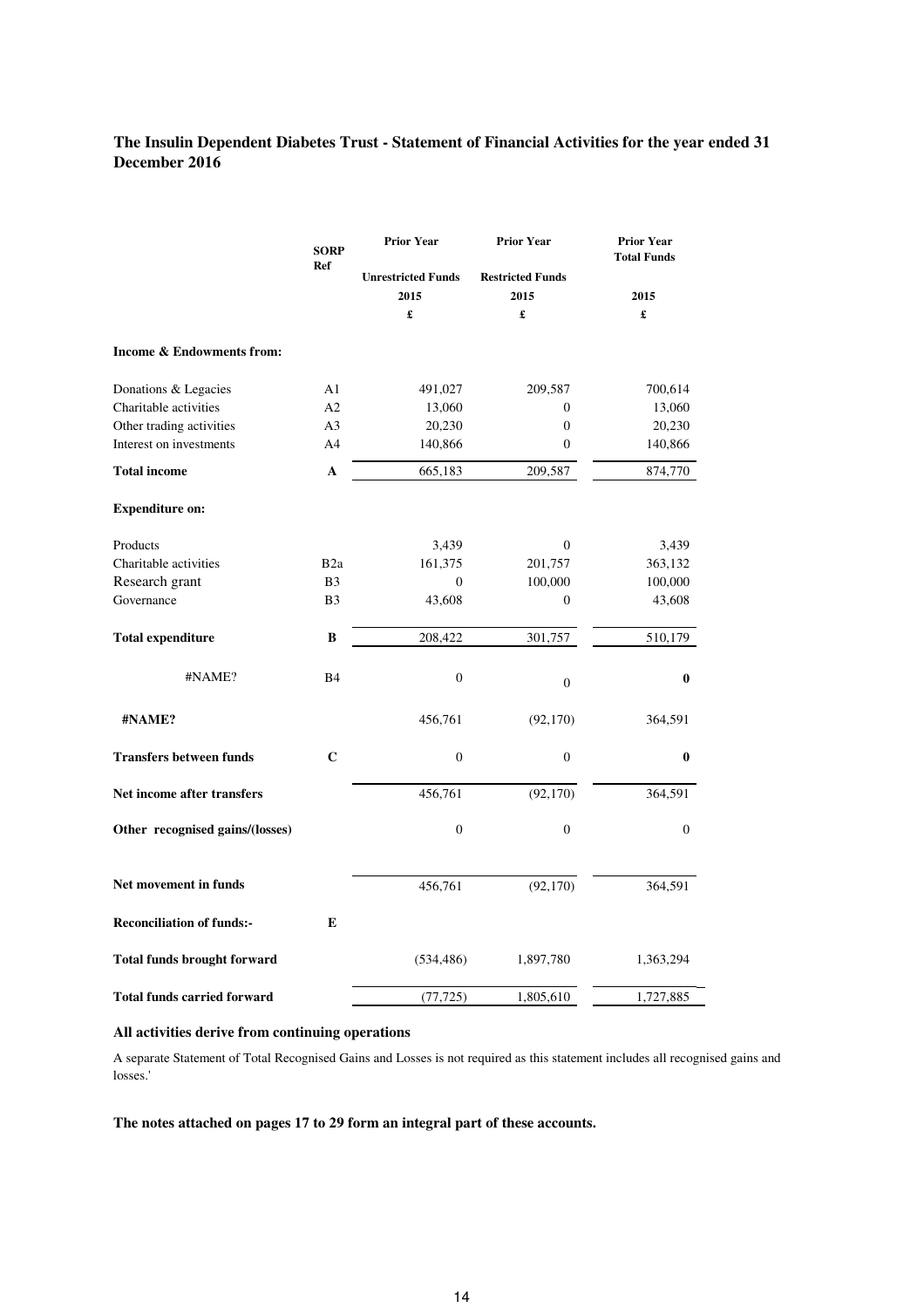## **The Insulin Dependent Diabetes Trust - Resources applied in the year ended 31 December 2016 towards fixed assets for Charity use:-**

|                                                       | 2016     | 2015    |  |
|-------------------------------------------------------|----------|---------|--|
|                                                       | £        | £       |  |
| Funds generated in the year as detailed in the SOFA   | (26,109) | 364.591 |  |
| Net resources available to fund charitable activities | (26.109) | 364.591 |  |

**The notes attached on pages 17 to 29 form an integral part of these accounts.**

#### **Movements in revenue and capital funds for the year ended 31 December 2016**

### **Revenue accumulated funds**

|                                              | Unrestricted<br><b>Funds</b><br>2016                  | <b>Restricted</b><br><b>Funds</b><br>2016 | <b>Total</b><br><b>Funds</b><br>2016 | Last year<br><b>Total Funds</b><br>2015 |
|----------------------------------------------|-------------------------------------------------------|-------------------------------------------|--------------------------------------|-----------------------------------------|
|                                              | £                                                     | £                                         | £                                    | £                                       |
| Accumulated funds brought forward            | (28, 974)                                             | 1,756,859                                 | 1,727,885                            | 1,363,294                               |
| Recognised gains and losses before transfers | 215,222                                               | (241, 331)                                | (26,109)                             | 364,591                                 |
|                                              | 186,248                                               | 1,515,528                                 | 1,701,776                            | 1,727,885                               |
| <b>Closing revenue funds</b>                 | 186,248                                               | 1,515,528                                 | 1,701,776                            | 1,727,885                               |
| <b>Summary of funds</b>                      | <b>Unrestricted</b><br>and<br><b>Designated funds</b> | <b>Restricted</b><br><b>Funds</b>         | <b>Total</b><br><b>Funds</b>         | <b>Last Year</b><br><b>Total Funds</b>  |
|                                              | 2016                                                  | 2016                                      | 2016                                 | 2015                                    |
|                                              | £                                                     | £                                         | £                                    | £                                       |
| Revenue accumulated funds                    | 186,248                                               | 1,515,528                                 | 1,701,776                            | 1,727,885                               |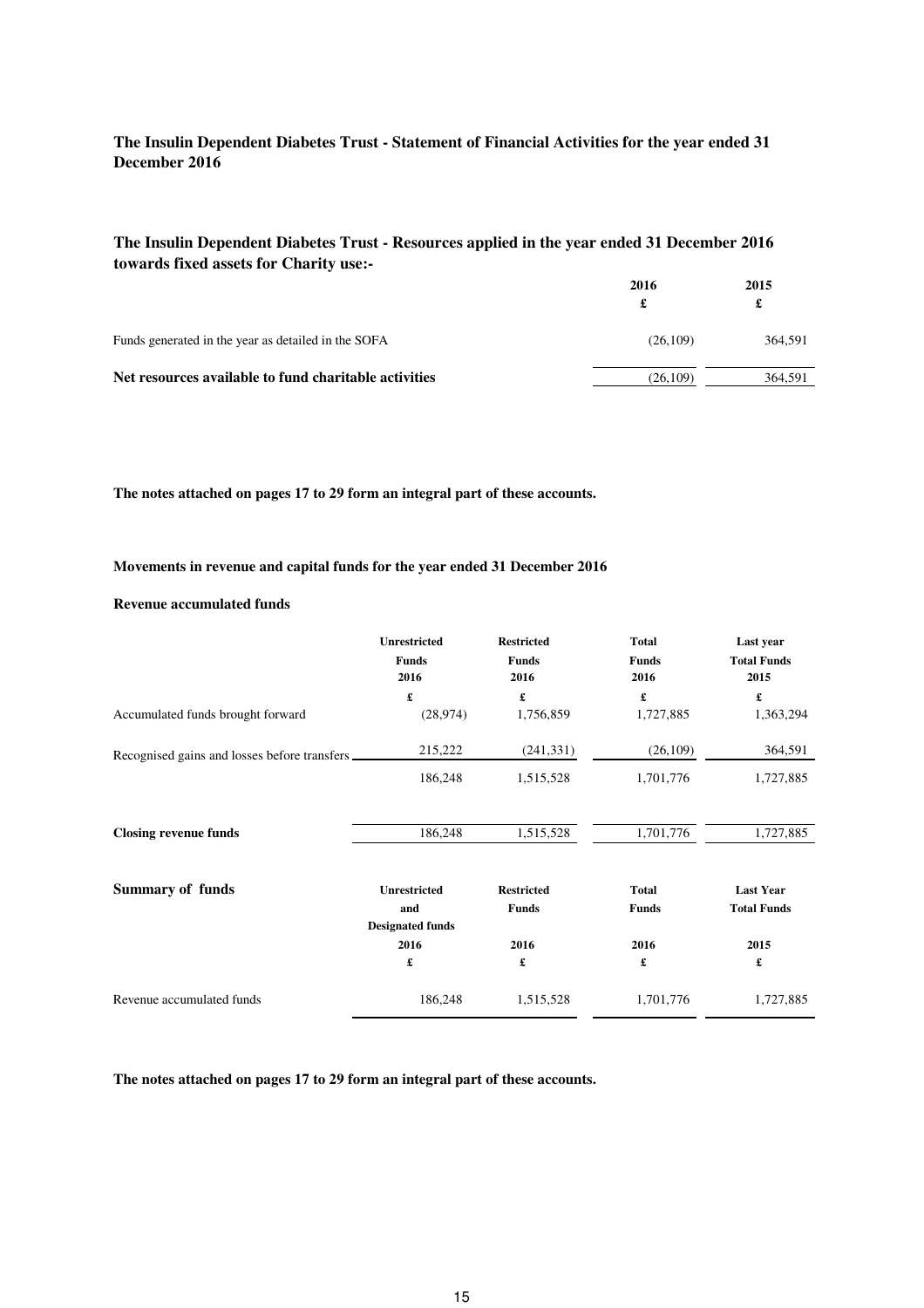## **Income and Expenditure account**

#### **The Insulin Dependent Diabetes Trust**

## **Income and Expenditure Account for the year ended 31 December 2016 as required by the Companies Act 2006**

|                                                                 | 2016       | 2015         |
|-----------------------------------------------------------------|------------|--------------|
| <b>Income</b>                                                   | £          | £            |
| Income from operations                                          | 349,044    | 733,904      |
| Investment income                                               |            |              |
| Interest receivable                                             | 121,826    | 140,866      |
| Gross income in the year before exceptional items               | 470,870    | 874,770      |
| Gross income in the year including exceptional items            | 470,870    | 874,770      |
| <b>Expenditure</b>                                              |            |              |
| Charitable expenditure, excluding depreciation and amortisation | (450, 459) | (466, 571)   |
| Governance costs                                                | (46,520)   | (43,608)     |
| Total expenditure in the year                                   | (496, 979) | (510, 179)   |
| #NAME?                                                          | (26, 109)  | 364,591      |
| #NAME?                                                          | $\theta$   | $\mathbf{0}$ |
| #NAME?                                                          | (26, 109)  | 364,591      |
| #NAME?                                                          | (26, 109)  | 364,591      |

All activities derive from continuing operations

In accordance with the provisions of the Companies Act 2006, the headings and subheadings used in the Income and Expenditure account have been adapted to reflect the special nature of the charity's activities.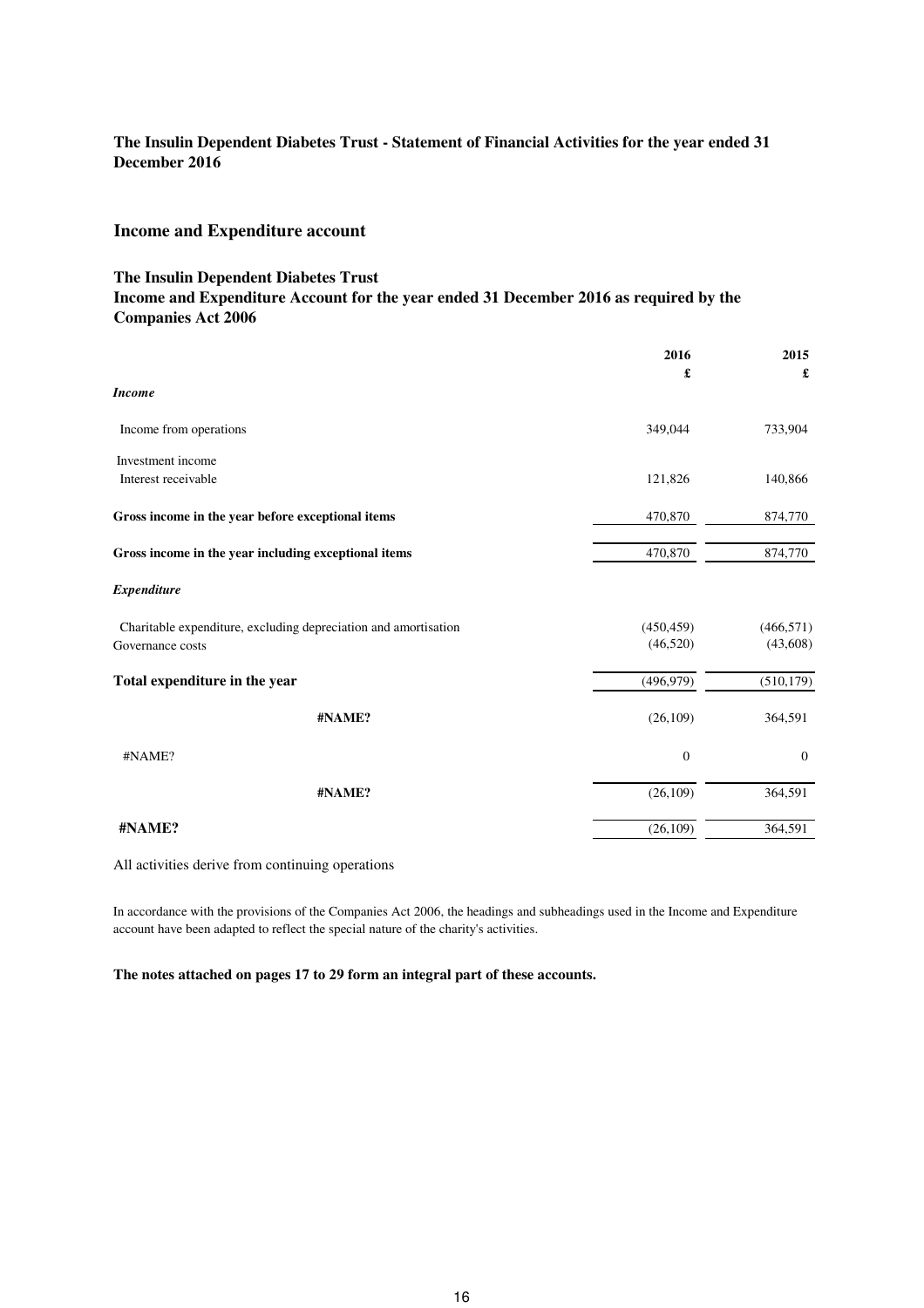#### **The Insulin Dependent Diabetes Trust - Balance Sheet as at 31 December 2016**

|                                            |                  | <b>SORP</b>    |                  |                  |              |                  |
|--------------------------------------------|------------------|----------------|------------------|------------------|--------------|------------------|
|                                            | Notes Ref        |                |                  | 2016             |              | 2015             |
|                                            |                  |                |                  | £                |              | £                |
| <b>Fixed assets</b>                        |                  | A              |                  |                  |              |                  |
| Tangible assets                            | 9                | A2             |                  | 358,384          |              | 360,019          |
| <b>Total fixed assets</b>                  |                  |                |                  | 358,384          |              | 360,019          |
| <b>Current assets</b>                      |                  | $\, {\bf B}$   |                  |                  |              |                  |
| <b>Stocks</b>                              |                  | B1             | 13,346           |                  | 9,738        |                  |
| Debtors                                    | $\boldsymbol{0}$ | B2             | $\boldsymbol{0}$ |                  | $\mathbf{0}$ |                  |
| Investments held as current assets         | $\boldsymbol{0}$ | B <sub>3</sub> | 1,238,671        |                  | 789,672      |                  |
| Cash at bank and in hand                   |                  | <b>B4</b>      | 261,161          |                  | 639,429      |                  |
| <b>Total current assets</b>                |                  |                | 1,513,178        |                  | 1,438,839    |                  |
| Creditors: amounts falling due within one  |                  |                |                  |                  |              |                  |
| year                                       | $\boldsymbol{0}$ | C1             | (169, 786)       |                  | (70, 973)    |                  |
| #NAME?                                     |                  |                |                  | 1,343,392        |              | 1,367,866        |
| #NAME?                                     |                  |                |                  | $\overline{0}$   |              | $\boldsymbol{0}$ |
| #NAME?                                     | $\boldsymbol{0}$ | C <sub>3</sub> |                  | $\boldsymbol{0}$ |              | $\boldsymbol{0}$ |
| #NAME?                                     |                  |                |                  | $\overline{0}$   |              | $\overline{0}$   |
| #NAME?                                     |                  |                |                  | 1,701,776        |              | 1,727,885        |
|                                            |                  |                |                  |                  |              |                  |
|                                            |                  |                | #NAME?           |                  |              |                  |
| There are no unanalysed prior period funds |                  |                |                  |                  |              |                  |
| <b>Restricted funds</b>                    |                  |                |                  |                  |              |                  |
| <b>Restricted Revenue Funds</b>            | 17               | D2             |                  | 1,515,528        |              | 1,756,859        |
| <b>Unrestricted Funds</b>                  |                  |                |                  |                  |              |                  |
| <b>Unrestricted Revenue Funds</b>          | 17               | D <sub>3</sub> |                  | 186,248          |              | (28, 974)        |
| <b>Total charity funds</b>                 |                  |                |                  | 1,701,776        |              | 1,727,885        |

The 'SORP Ref' indicated above is the classification of Balance Sheet items as set out in the formal SORP documents. As required by paragraph 4.60 of the SORP, the brought forward and carried forward funds above have been agreed to the SOFA..

The directors are satisfied that the company is entitled to exemption from the requirement to obtain an audit under section 477 of the Companies Act 2006.

The members have not required the company to obtain an audit in accordance with section 476 of the Act.

 The directors acknowledge their responsibilities for complying with the requirements of the Companies Act 2006 with respect to accounting records and the preparation of accounts.

 The charity is subject to Independent Examination under charity legislation, and the report of the Independent Examiner is on page 11.

The financial statements have been prepared in accordance with the provisions in Part 15 of the Companies Act 2006. applicable to companies subject to the small companies regime.

### **Mrs J M D Hirst MBE**

Trustee Approved by the board of trustees on 28 May 2017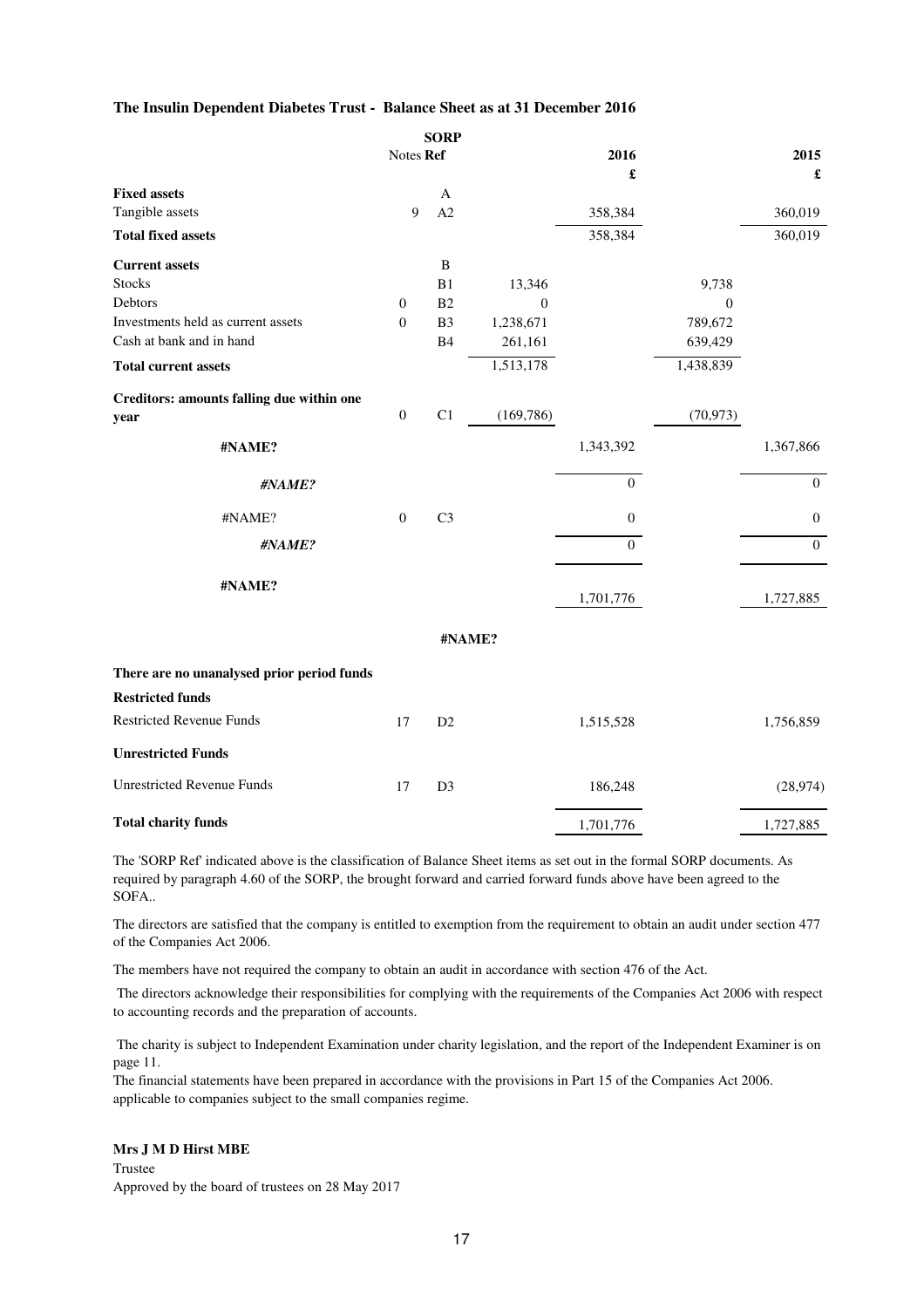## **The Insulin Dependent Diabetes Trust - Balance Sheet as at 31 December 2016**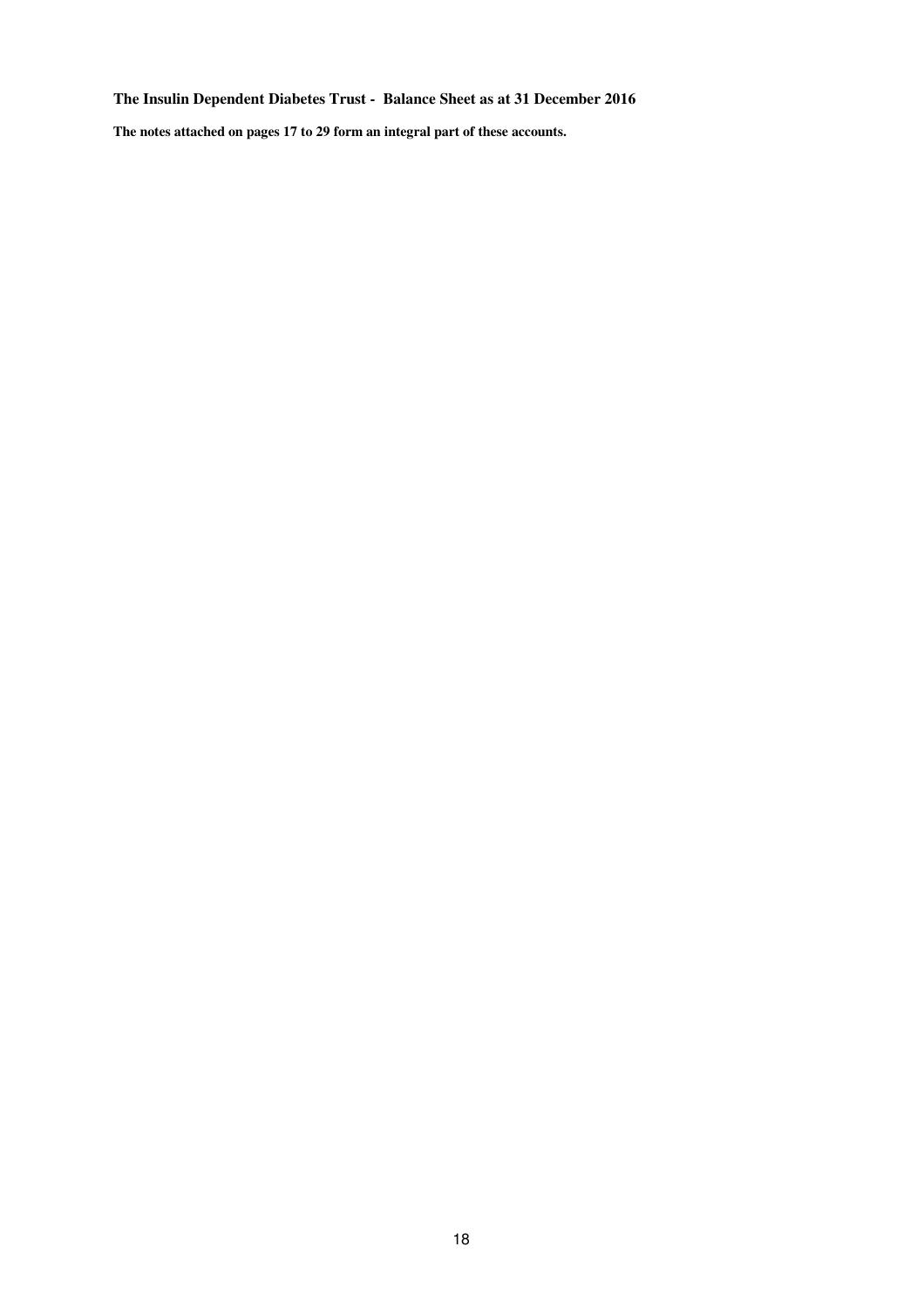#### **Notes to the Accounts for the year ended 31 December 2016**

#### **1 Accounting policies**

*Policies relating to the production of the accounts.*

#### **Basis of preparation and accounting convention**

The accounts have been prepared on the accruals basis, under the historical cost convention, and in accordance with the Financial Reporting Standard 102, (effective 1st January 2016) and 'FRS 102 SORP (Statement of Recommended Practice for Accounting and Reporting by Charities) 2015 (as amended by the Bulletin issued in February 2016) published by the Charity Commission in England & Wales (CCEW) ,effective January 2016, (The SORP), and in accordance with all applicable law in the charity's jurisdiction of registration, except that the charity has prepared the financial statements in accordance with the FRS 102 SORP (Statement of Recommended Practice for Accounting and Reporting by Charities) 2015 (as amended by the Bulletin issued in February 2016) in preference to the previous SORP, the SORP 2005, which has been withdrawn, notwithstanding the fact that the extant statutory regulations, the Charities (Accounts and Reports) Regulations 2008 refer explicitly to the SORP 2005. This has been done to accord with current best practice.

#### **Risks and future assumptions**

The charity is a public benefit entity. The Trustees cannot find any major risks to which the charity is exposed each financial year when preparing and updating the strategic plan, in particular those relating to the operations and finances of the charity.

A risk register has been established. Procedures are in place to ensure compliance with health and safety of staff and visitors to the offices. Internal control risks are minimised by the implementation of procedures for authorisation of all transactions and projects.

#### *Policies relating to categories of income and income recognition.*

#### **Nature of income**

Gross income represents the value, net of value added tax and discounts, of goods provided to customers and work carried out in respect of services provided to customers.

#### **Categories of Income**

Income is categorised as income from exchange transactions (contract income) and income from non-exchange transactions (gifts), investment income and other income.

**Income from a non-exchange transaction** is where the charity receives value from the donor without providing equal value in exchange, and includes donations of money, goods and services freely given without giving equal value in exchange.

#### **Income recognition**

Income, whether from exchange or non exchange transactions, is recognised in the statement of financial activities (SOFA) on a receivable basis, when a transaction or other event results in an increase in the charity's assets or a reduction in its liabilities and only when the charity has legal entitlement, the income is probable and can be measured reliably.

Income subject to terms and conditions which must be met before the charity is entitled to the resources is not recognised until the conditions have been met.

All income is accounted for gross, before deducting any related fees or costs.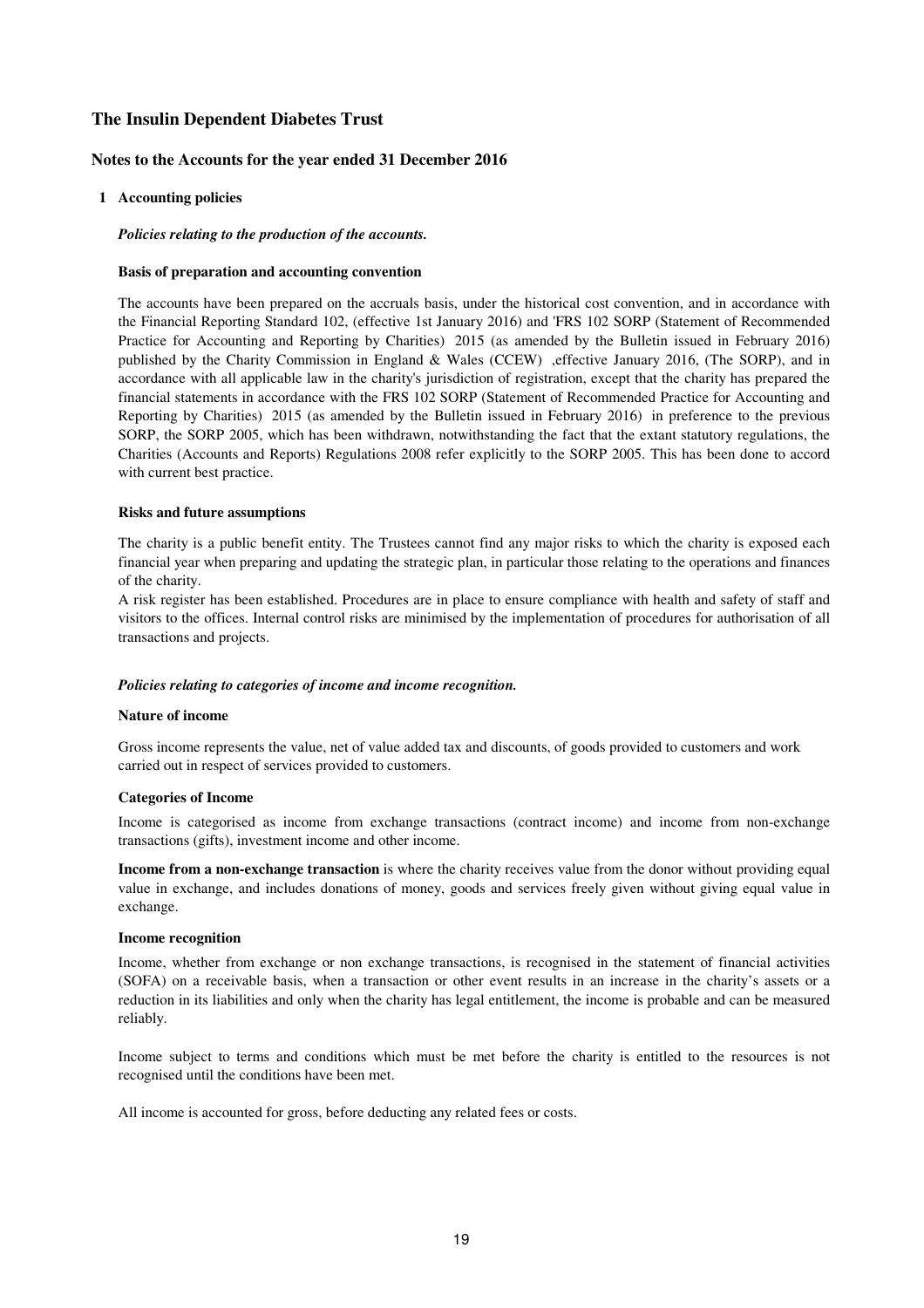#### **Notes to the Accounts for the year ended 31 December 2016 Accounting for deferred income and income received in advance**

Where terms and conditions relating to income have not been met or uncertainty exists as to whether the charity can meet any terms or conditions otherwise within its control, income is not recognised but is deferred as a liability until it is probable that the terms or conditions imposed can be met.

Any grant that is subject to performance-related conditions received in advance of delivering the goods and services required by that condition, or is subject to unmet conditions wholly outside the control of the recipient charity, is accounted for as a liability and shown on the balance sheet as deferred income. Deferred income is released to income in the reporting period in which the performance-related or other conditions that limit recognition are met.

When income from a grant or donation has not been recognised due to the conditions applying to the gift not being wholly within the control of the recipient charity it is disclosed as a contingent asset if receipt of the grant or donation is probable once those conditions are met.

Where time related conditions are imposed or implied by a funder, then the income is apportioned to the time periods concerned,and, where applicable, is accounted for as a liability and shown on the balance sheet as deferred income. When grants are received in advance of the expenditure on the activity funded by them, but there are no specific time related conditions, then the income is not deferred.

Any condition that allows for the recovery by the donor of any unexpended part of a grant does not prevent recognition of the income concerned, but a liability to any repayment is recognised when repayment becomes probable.

#### **Income from legacies**

Income from legacies is recognised when the charity has sufficient evidence that a gift has been left to them, that where required, probate has been granted, the executor is satisfied that the property in question will not be required to satisfy claims in the estate, that it is probable that the amount will be received by the charity, and the amount to be received can be estimated with sufficient accuracy, and that any conditions attached to the legacy are either within the control of the charity or have been met.

Where a payment is received from an estate or is notified as receivable by the executors after the reporting date and before the accounts are authorised for issue but it is clear that the payment had been agreed by the executors prior to the end of the reporting period, then the amount concerned is treated as an adjusting event and accrued as income in the accounting period if receipt is probable.

Where the charity has established entitlement to a legacy but there is uncertainty as to the amount of the payment, details of the legacy are disclosed as a contingent asset until the criteria for income recognition are met. Where a legacy is subject to the interest of a life tenant the legacy is not recognised as income until the death of the life tenant.

If it is doubtful that full settlement of a legacy debtor will be received then an adjustment is made to reduce the amount of the legacy debtor and legacy income rather than charging the adjustment as expenditure in the Statement of Financial Activities

#### **Membership subscriptions**

The income and any associated Gift Aid or other tax refund from a membership subscription received by the charity in the nature of a gift is accounted for on the same basis as a donation.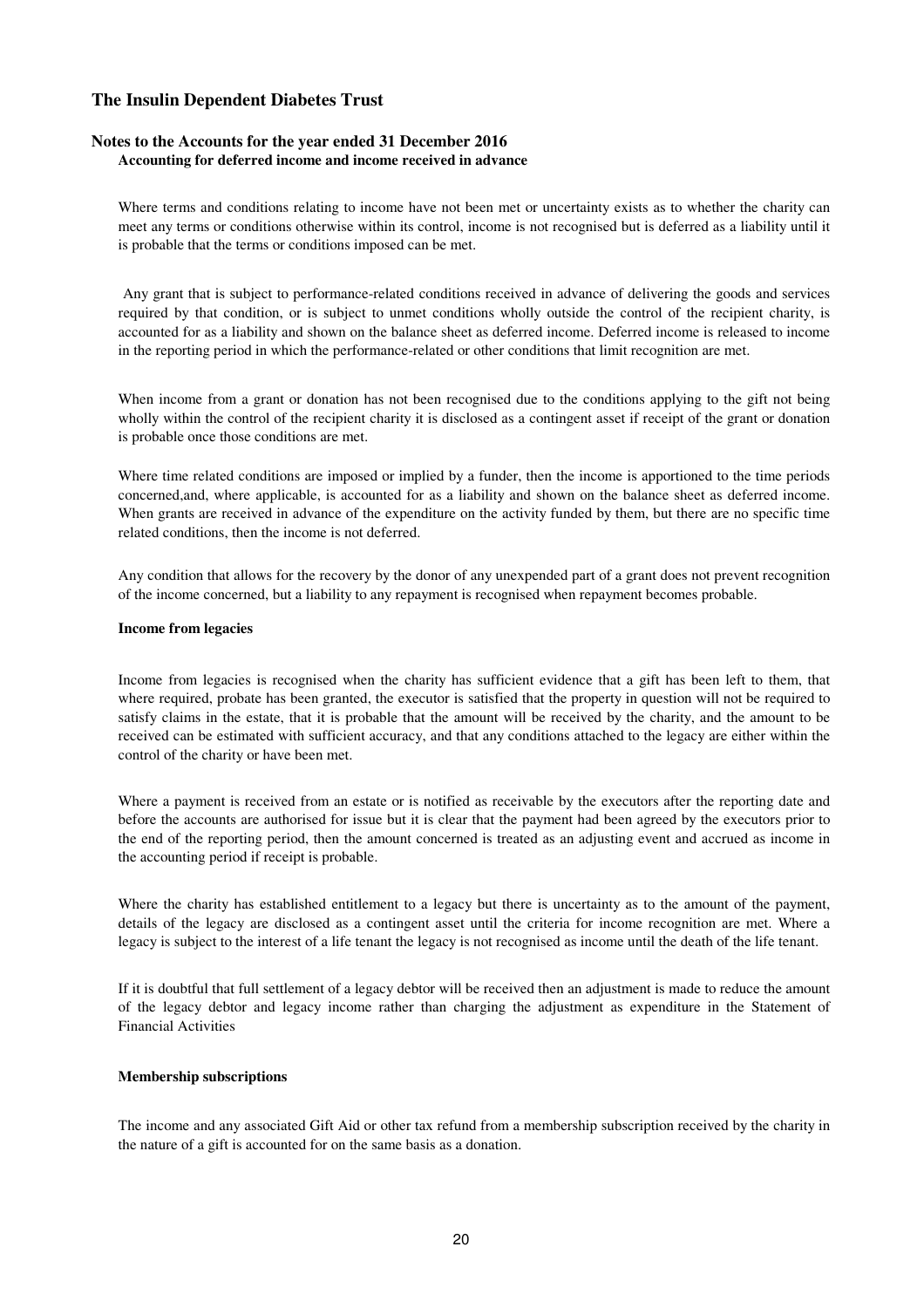#### **Notes to the Accounts for the year ended 31 December 2016**

The income from a membership subscription received by the charity where the subscription purchases the right to services or benefits is recognised as income from charitable activities.

#### **Policies relating to expenditure on goods and services provided to the charity.**

#### **Recognition of liabilities and expenditure**

A liability, and the related expenditure, is recognised when a legal or constructive obligation exists as a result of a past event, and when it is more likely than not that a transfer of economic benefits will be required in settlement, and when the amount of the obligation can be measured or reliably estimated..

Liabilities arising from future funding commitments and constructive obligations, including performance related grants, where the timing or the amount of the future expenditure required to settle the obligation are uncertain, give rise to a provision in the accounts, which is reviewed at the accounting year end. The provision is increased to reflect any increases in liabilities, and is decreased by the utilisation of any provision within the period, and reversed if any provision is no longer required. These movements are charged or credited to the respective funds and activities to which the provision relates.

#### **Allocating costs to activities**

Direct costs that are specifically related to an activity are allocated to that activity. Shared direct costs and support costs are apportioned between activities.

The basis for apportionment, which is consistently applied, and proportionate to the circumstances, is :-

**Staffing** - on the basis of time spent in connection with any particular activity.

**Staffing** - on a per capita basis, based on the number of of people employed within any partiular activity.

**Premises related costs** - on the proportion of floor area occupied by a particular activity.

**Non specific support costs** - on the basis of the usage of resources, in terms of time taken, capacity used, request made or other measures

**Estimation techniques** used in apportioning costs - give details

#### **Policies relating to assets, liabilities and provisions and other matters.**

#### **Tangible fixed assets**

Tangible fixed assets are measured at their original cost value, or subsequent revaluation, or if donated, as described above. Cost value includes all costs expended in bringing the asset into its intended working condition.

Depreciation has been provided at the following rates in order to write off the assets to their anticipated residual value over their estimated useful lives.

| Freehold premises   | 0 % straight line   |
|---------------------|---------------------|
| Plant and machinery | 20 Reducing balance |
| IT                  | 25 Reducing balance |

#### **Stocks and work in progress**

Stock is valued at the lower of cost and net realisable value.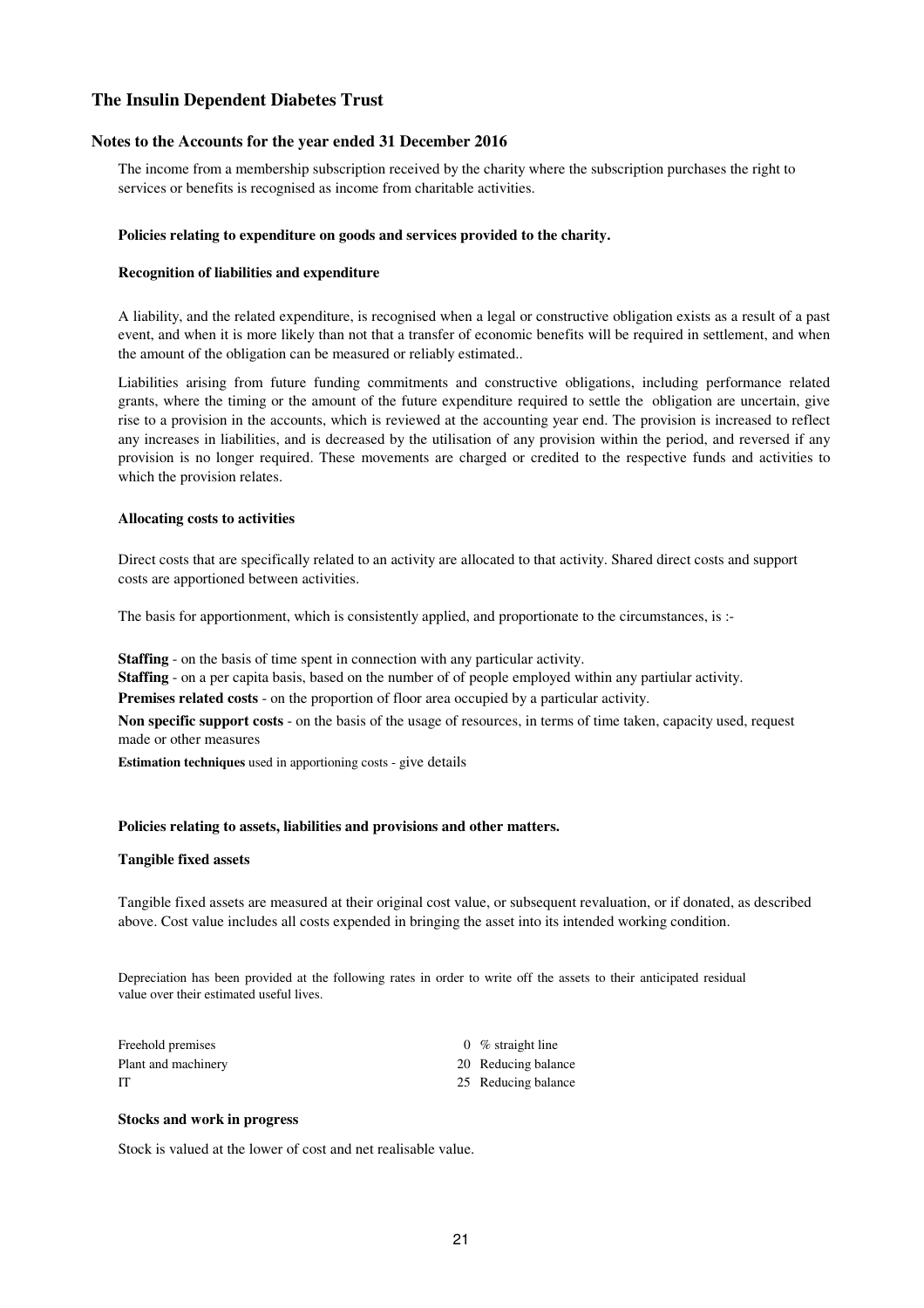#### **Notes to the Accounts for the year ended 31 December 2016**

#### **Debtors**

Debtors, if applicable, are measured at their recoverable amounts at the balance sheet date.

#### **Current asset investments**

Money is invested in short term investments and the interest on these investments are recorded on the profit and loss account at A4 and the investment is recorded on the balance sheet at A4. This includes cash on deposit and cash equivalents .

#### **Creditors and provisions**

These comprise of amounts outstanding as at the year end. Grants not yet paid until the paperwork has been received, Accounts and payroll accrual and a small amount of trade creditors.

#### **Financial instruments including cash and bank balances**

Cash held by the charity is included at the amount actually held and counted at the year end. Bank balances, whether in credit or overdrawn, are shown at the amounts properly reconciled to the bank statements.

#### **Pensions - defined contribution schemes**

The company operates a stakeholder pension scheme. Contributions are charged to the profit and loss account as they become payable in accordance with the rules of the scheme.

#### **2 Liability to taxation**

The Trustees consider that the charity satisfies the tests set out in Paragraph 1 Schedule 6 of the Finance Act 2010 for UK corporation tax purposes. Accordingly, the Charity is potentially exempt from taxation in respect of income or capital gains received within categories covered by chapter 3 part 11 of the Corporation Tax Act 2010 or Section 256 of the Taxation of Chargeable Gains Act 1992, to the extent that such income or gains are applied exclusively on the specific charitable objects of the charity and for no other purpose. Value Added Tax is not recoverable by the charity, and is therefore included in the relevant costs in the Statement of Financial Activities.

#### **3 Winding up or dissolution of the charity**

If upon winding up or dissolution of the charity there remain any assets, after the satisfaction of all debts and liabilities, the assets represented by the accumulated fund shall be transferred to some other charitable body or bodies having similar objects to the charity.

#### **4 Significance of financial instruments to the charity's position**

The are no financial instruments that could affect the charities position.

| 5             | #NAME? |      |                |
|---------------|--------|------|----------------|
|               |        | 2016 | 2015           |
|               |        | £    | £              |
|               | #NAME? |      |                |
|               |        |      |                |
| Pension costs |        | 109  | $\overline{0}$ |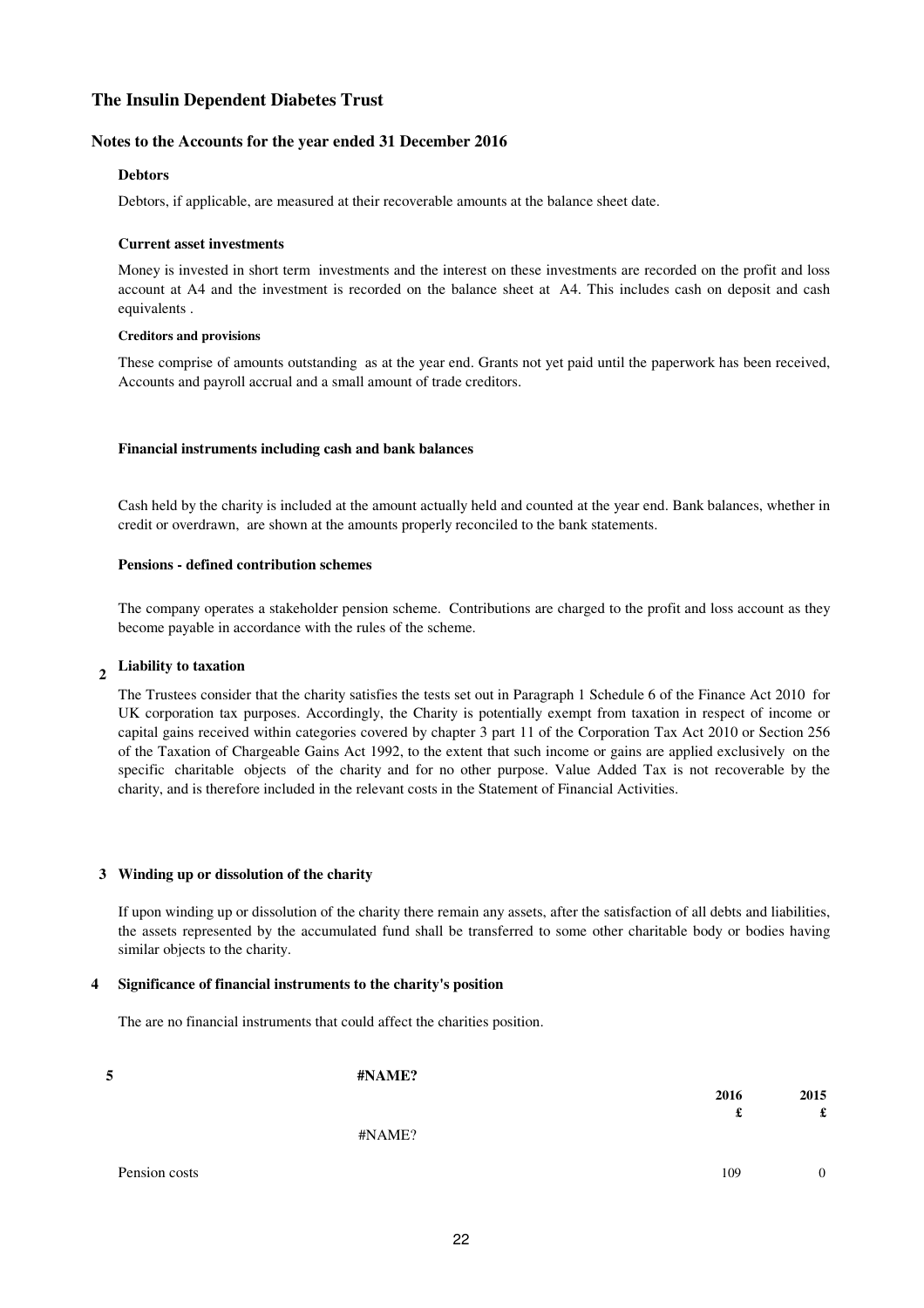**Notes to the Accounts for the year ended 31 December 2016**

۳.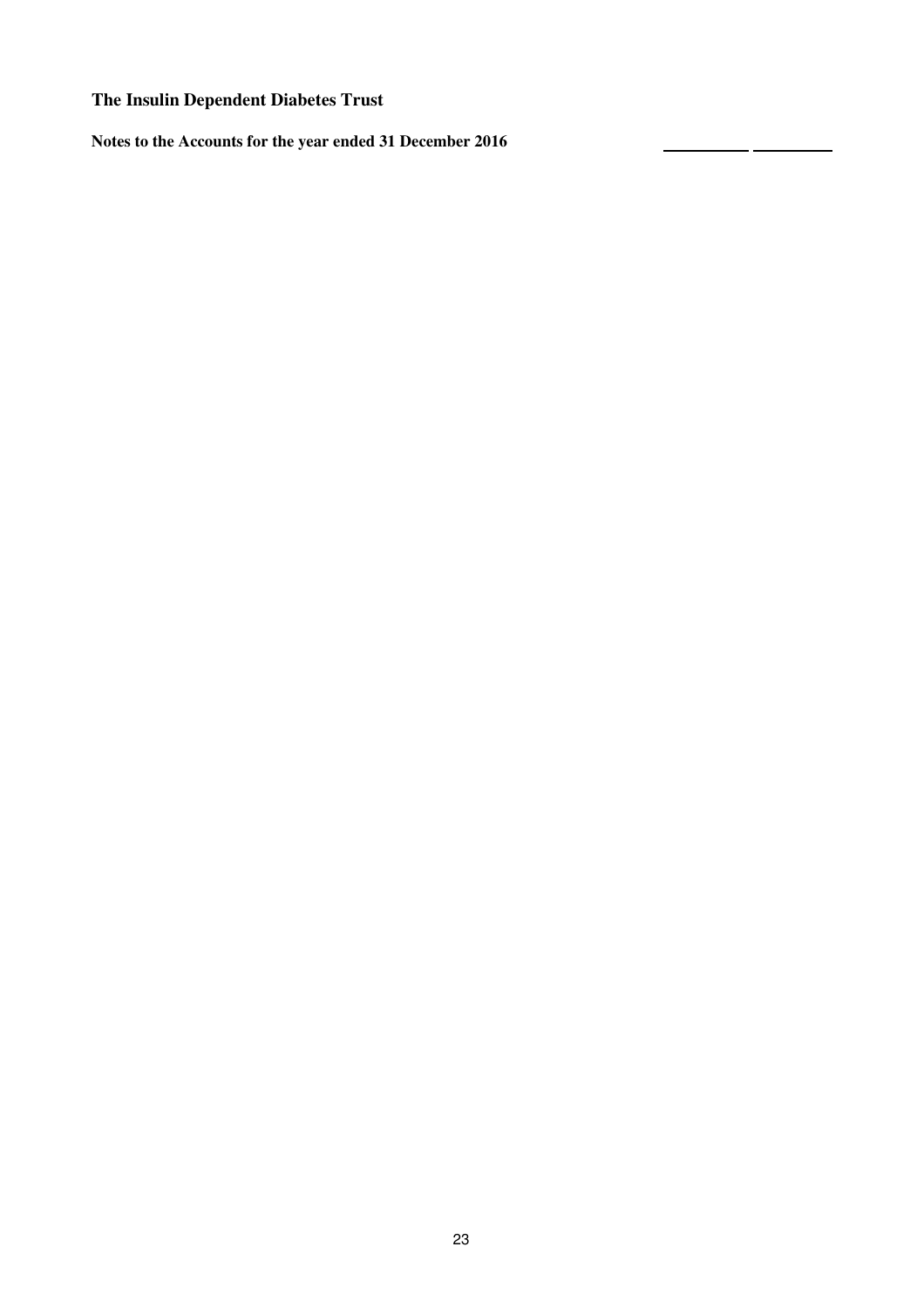#### **Notes to the Accounts for the year ended 31 December 2016**

### **6 Staff costs and emoluments**

| <b>Salary costs</b>                                                             | 2016     | 2015     |
|---------------------------------------------------------------------------------|----------|----------|
|                                                                                 | £        | £        |
| Gross Salaries excluding trustees and key management personnel                  | 91,691   | 96,465   |
| Employer's National Insurance for all staff                                     | 4,750    | 7,933    |
| Employer's contribution to defined benefit pension schemes                      | 109      | $\Omega$ |
| Trustees' Remuneration as detailed in note 0                                    | $\Omega$ | $\Omega$ |
| Total salaries, wages and related costs                                         | 96,550   | 104,398  |
| Numbers of full time employees or full time equivalents                         | 2016     | 2015     |
| The average number of total staff employed in the year was                      | 4        |          |
| The average number of part time staff employed in the year was                  | 3        | 3        |
| The average number of full time staff employed in the year was                  |          |          |
| The estimated full time equivalent number of all staff employed in the year was | 4        | 4        |

The estimated equivalent number of full time staff deployed in different activities in the year was:-

| Engaged on charitable activities<br>Engaged on management and administration |  |
|------------------------------------------------------------------------------|--|
| The estimated full time equivalent number of all staff employed as above     |  |

Neither the trustees nor any persons connected with them have received any remuneration from the charity or any related entity, either in the current or prior year.

With the agreement of the Charities Commission Mrs J M D Hirst's remuneration is for extensive research, publications and editorial work. Mrs Hirst attends meetings, conferences and seminars on behalf of the Charity to lecture on the rights to retain a choice of insulins. Her continued contribution to the work of the Charity is invaluable.She was awarded the MBE for her efforts on behalf of the charity.

No employees received emoluments (excluding pension costs) in excess of £60,000 per annum.

The number of employees whose emoluments including taxable benefits but excluding

employer's pension contributions fall into the following bands were :-

|                                                           | 2016     | 2015     |
|-----------------------------------------------------------|----------|----------|
|                                                           |          | £        |
| £60,001 to £70,000                                        | $\theta$ | $\Omega$ |
| £70,001 to £80,000                                        | $\theta$ | 0        |
| £80,001 to £90,000                                        | $\theta$ | $\Omega$ |
| £90,001 to £100,000                                       | $\Omega$ | $\Omega$ |
|                                                           |          |          |
| The pension details of such higher paid staff were :-     |          |          |
|                                                           |          | £        |
| Contributions for the provision of money purchase pension | $\theta$ |          |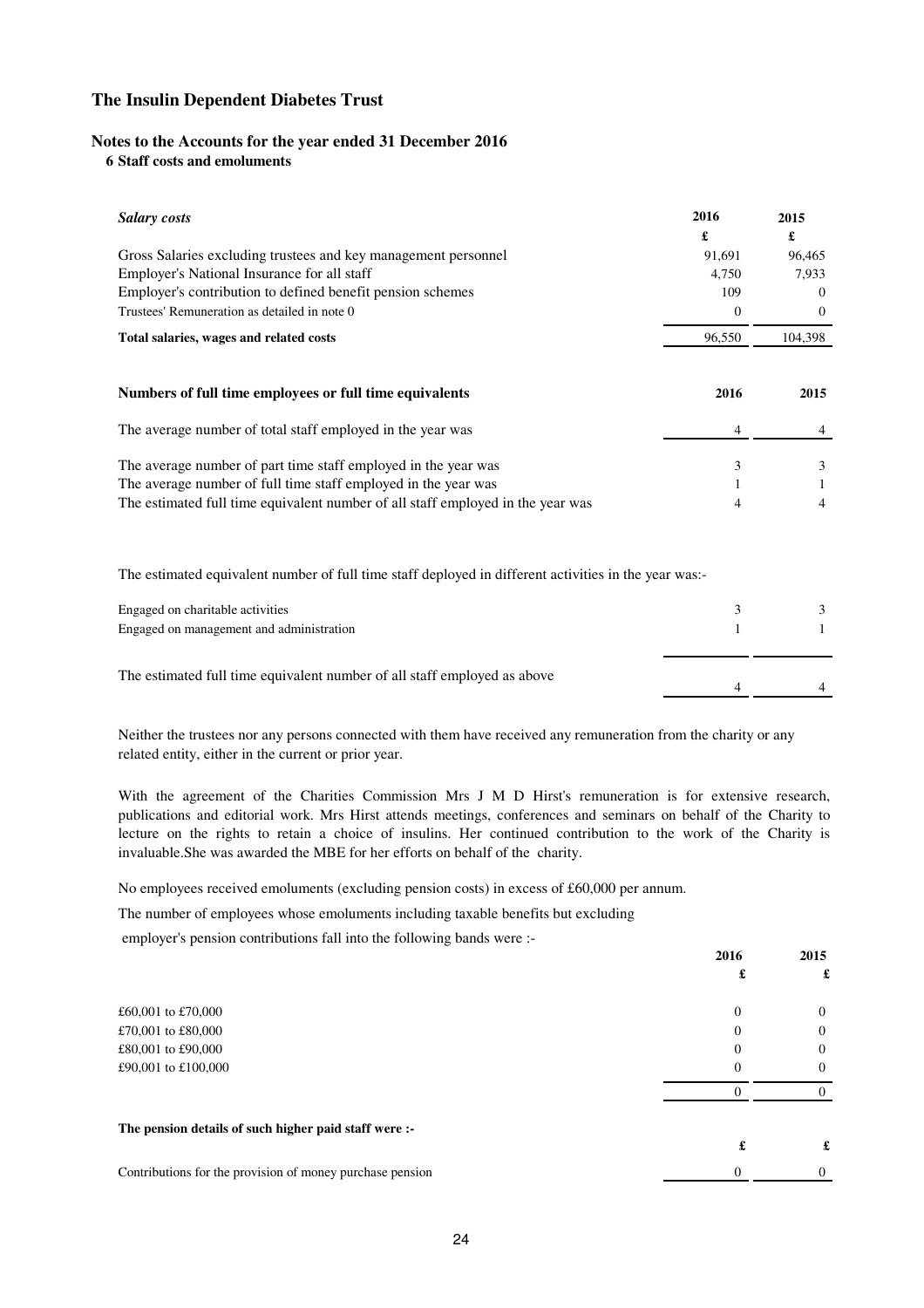**Notes to the Accounts for the year ended 31 December 2016**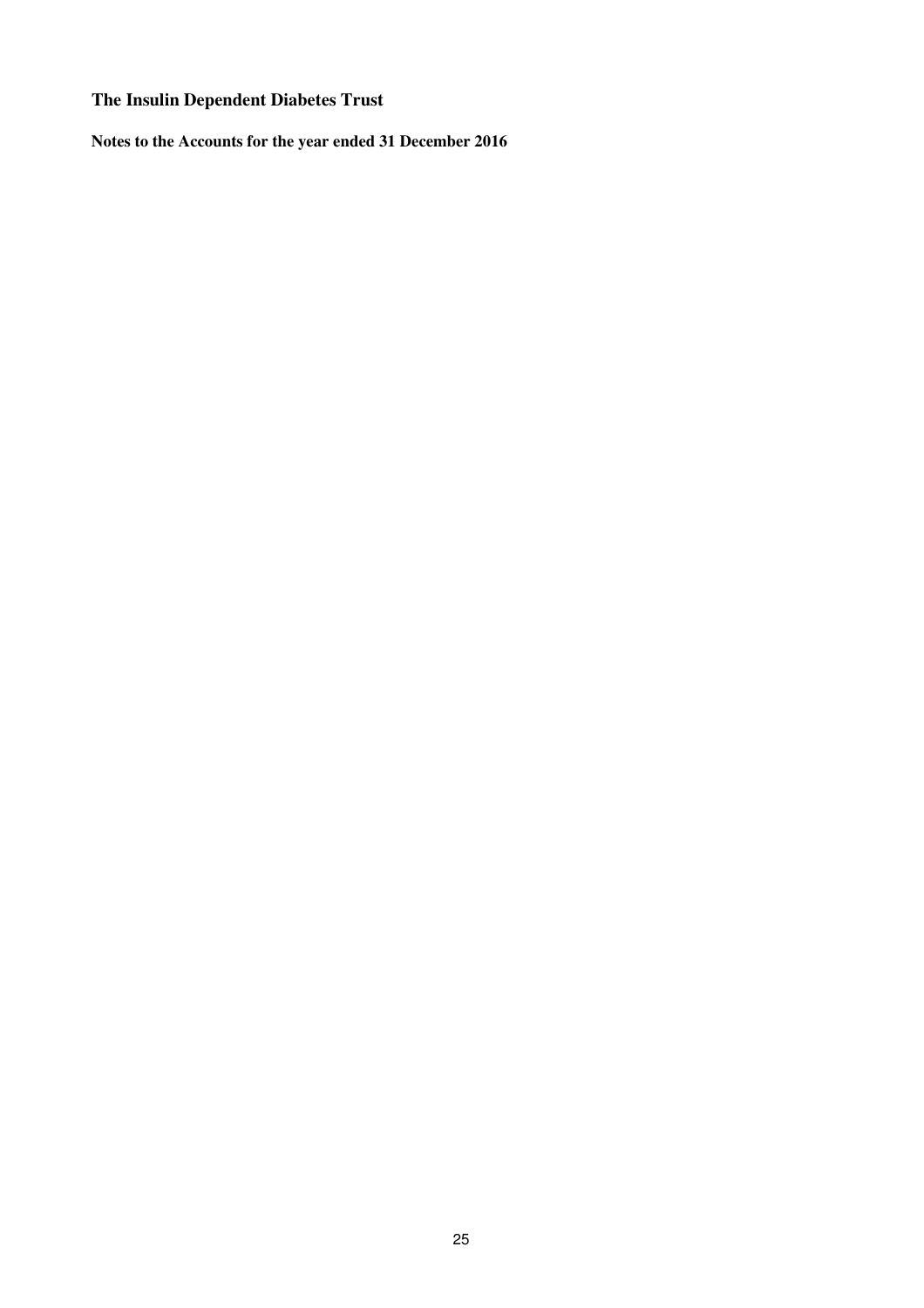## **Notes to the Accounts for the year ended 31 December 2016**

| Numbers of such staff to whom benefits are accruing :-      | N <sub>0</sub> | N <sub>0</sub>  |
|-------------------------------------------------------------|----------------|-----------------|
|                                                             |                |                 |
| Stakeholder pension schemes                                 | 3              | $\Omega$        |
|                                                             | 3              |                 |
| Chief Executive Officer                                     |                |                 |
| The remuneration in the year year was                       | 46.921         | 42,488          |
| Pension contributions paid by the employer                  | 109            | $\Omega$<br>. . |
| Total remuneration package included in total salaries above | 47,030         | 42,488          |

#### **7 Defined contribution pension schemes**

The charity operates a stakeholder contribution pension scheme, the costs of which are shown above. This is the first year of contributing to the scheme and on the basis that the charity pays 1% of the wage in the first year 2% in the following year and 3% thereafter.

Any liabilites and assets associated with the scheme are shown under debtors and creditors.

#### **8 Remuneration and payments to Trustees and persons connected with them**

No trustees or persons connected with them received any remuneration from the charity, or any related entity. Other than wages where applicable

#### **9 Tangible fixed assets**

| <b>Total</b>   |
|----------------|
| $\pounds$      |
|                |
| 399,085        |
| $\overline{0}$ |
| $\theta$       |
| 399,085        |
|                |
| 39,066         |
| 1,635          |
| $\overline{0}$ |
| 40,701         |
|                |
| 358,384        |
| 360,019        |
|                |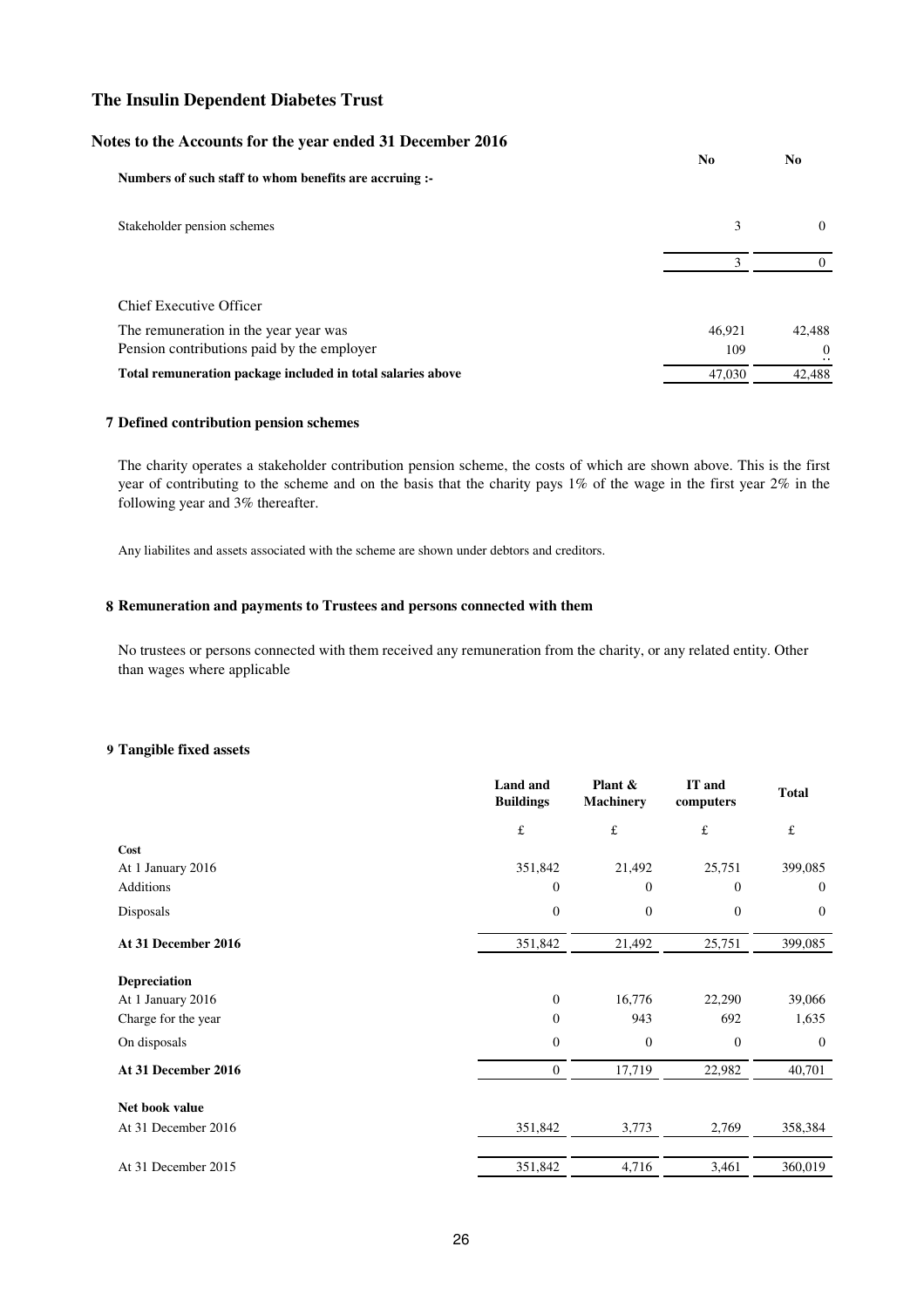#### **Notes to the Accounts for the year ended 31 December 2016**

| Freehold land and buildings included above:      | 2016    | 2015    |
|--------------------------------------------------|---------|---------|
|                                                  |         |         |
| Historical cost                                  | 351,842 | 351.842 |
| Cumulative depreciation based on historical cost |         |         |

Net book value of plant, machinery and vehicles held under finance leases and hire purchase contracts included above:

|                                           | 2016 | 2015 |
|-------------------------------------------|------|------|
|                                           |      | £    |
| Total of assets held under finance leases |      | 0    |

#### **10 Loans to trustees included in debtors**

**No monies were loaned to any trustees during the year.**

#### **11 Guarantees made by the charity on behalf of trustees**

**No guarantees were made on behalf of the trustees during the year.**

#### **12 Charitable commitments not recognised as provisions or commitments in the accounts**

**There were no such provisions or commitments.** 

## **13 Pension commitments**

| 2016   | 2015     |
|--------|----------|
| £      | £        |
|        |          |
|        |          |
| 888    | $\Omega$ |
| 1,776  | $\Omega$ |
| 8,808  | $\Omega$ |
|        |          |
| 11,472 |          |
|        |          |

## **14 Post balance sheet events**

No post balance sheet event to declare other than the univercity grant awarded to Nottingham Univercity still not claimed.

#### **15 Related party transactions**

The charity has no financial links with any other charities or organisations. The charity does not accept any financial assistance or sponsorship from pharmaceutical companies.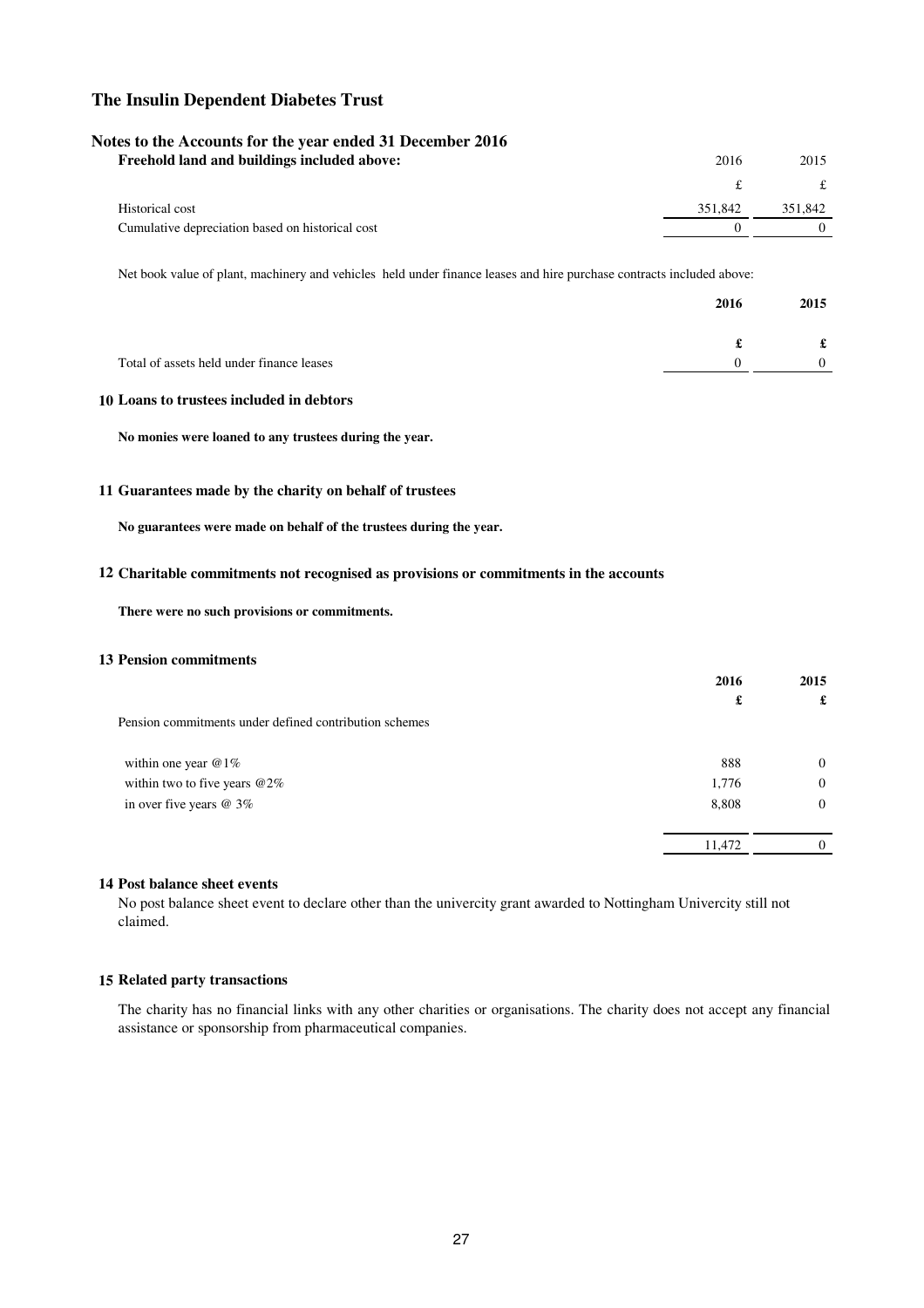## **Notes to the Accounts for the year ended 31 December 2016**

**16 Particulars of how particular funds are represented by assets and liabilities** 

| At 31 December 2016                    | <b>Unrestricted</b><br>funds<br>£ | <b>Designated</b><br>funds<br>£ | <b>Restricted</b><br>funds<br>£ | <b>Total</b><br><b>Funds</b><br>£ |
|----------------------------------------|-----------------------------------|---------------------------------|---------------------------------|-----------------------------------|
| Investments at valuation:-             |                                   |                                 |                                 |                                   |
| Programme related investments          | $\Omega$                          | $\mathbf{0}$                    | $\Omega$                        | $\Omega$                          |
| <b>Current Assets</b>                  | 358,384                           | $\theta$                        | 1,513,178                       | 1,871,562                         |
| <b>Current Liabilities</b>             | (169, 786)                        | $\overline{0}$                  | 0                               | (169, 786)                        |
| Long Term Liabilities                  | 0                                 | $\mathbf{0}$                    | $\Omega$                        | $\Omega$                          |
| Pension Asset/Liability                |                                   | $\Omega$                        | $\Omega$                        | $\Omega$                          |
| Provisions for liabilities and charges | 0                                 | $\mathbf{0}$                    | $\Omega$                        | $\Omega$                          |
|                                        | 188,598                           | $\overline{0}$                  | 1,513,178                       | 1,701,776                         |
| At 1 January 2016                      | <b>Unrestricted</b><br>funds<br>£ | <b>Designated</b><br>funds<br>£ | <b>Restricted</b><br>funds<br>£ | <b>Total</b><br><b>Funds</b><br>£ |

## **17 Change in total funds over the year as shown in Note 16 , analysed by individual funds**

|                                         | <b>Funds brought</b><br>forward from<br>2015 | <b>Movement</b> in<br><b>Transfers</b><br>funds in 2016<br>between funds<br>in 2016 |                | <b>Funds carried</b><br>forward to<br>2017 |  |
|-----------------------------------------|----------------------------------------------|-------------------------------------------------------------------------------------|----------------|--------------------------------------------|--|
|                                         |                                              | See Note 18                                                                         | See Note 0     |                                            |  |
|                                         | £                                            | £                                                                                   | £              | £                                          |  |
| Unrestricted and designated funds:-     |                                              |                                                                                     |                |                                            |  |
| <b>Unrestricted Revenue Funds</b>       | (28, 974)                                    | 215,222                                                                             | $\overline{0}$ | 186,248                                    |  |
| Total unrestricted and designated funds | (28, 974)                                    | 215,222                                                                             | $\overline{0}$ | 186,248                                    |  |
| <b>Restricted funds:-</b>               |                                              |                                                                                     |                |                                            |  |
| <b>Total restricted funds</b>           | 1,756,859                                    | (241, 331)                                                                          | $\overline{0}$ | 1,515,528                                  |  |
| <b>Total charity funds</b>              | 1,727,885                                    | (26,109)                                                                            | $\mathbf{0}$   | 1,701,776                                  |  |

**18 Analysis of movements in funds over the year as shown in Note 17**

|                                                                                                            | Other                      |                    |                                          |                                   |
|------------------------------------------------------------------------------------------------------------|----------------------------|--------------------|------------------------------------------|-----------------------------------|
|                                                                                                            | <b>Income</b><br>2016<br>£ | <b>Expenditure</b> | Gains $\&$<br><b>Losses</b><br>2016<br>£ | Movement<br>in funds<br>2016<br>£ |
|                                                                                                            |                            | 2016<br>£          |                                          |                                   |
| Unrestricted and designated funds:-                                                                        |                            |                    |                                          |                                   |
| <b>Unrestricted Revenue Funds</b>                                                                          | 410,444                    | (195, 222)         | $\overline{0}$                           | 215,222                           |
| <b>Restricted funds:-</b>                                                                                  |                            |                    |                                          |                                   |
| Restricted revenue funds and transfers-balance<br>still to be analysed - enter adjustment in rows<br>below | 60,426                     | (301,757)          | $\overline{0}$                           | (241, 331)                        |
|                                                                                                            | 470,870                    | (496, 979)         | $\Omega$                                 | (26, 109)                         |
|                                                                                                            |                            |                    |                                          |                                   |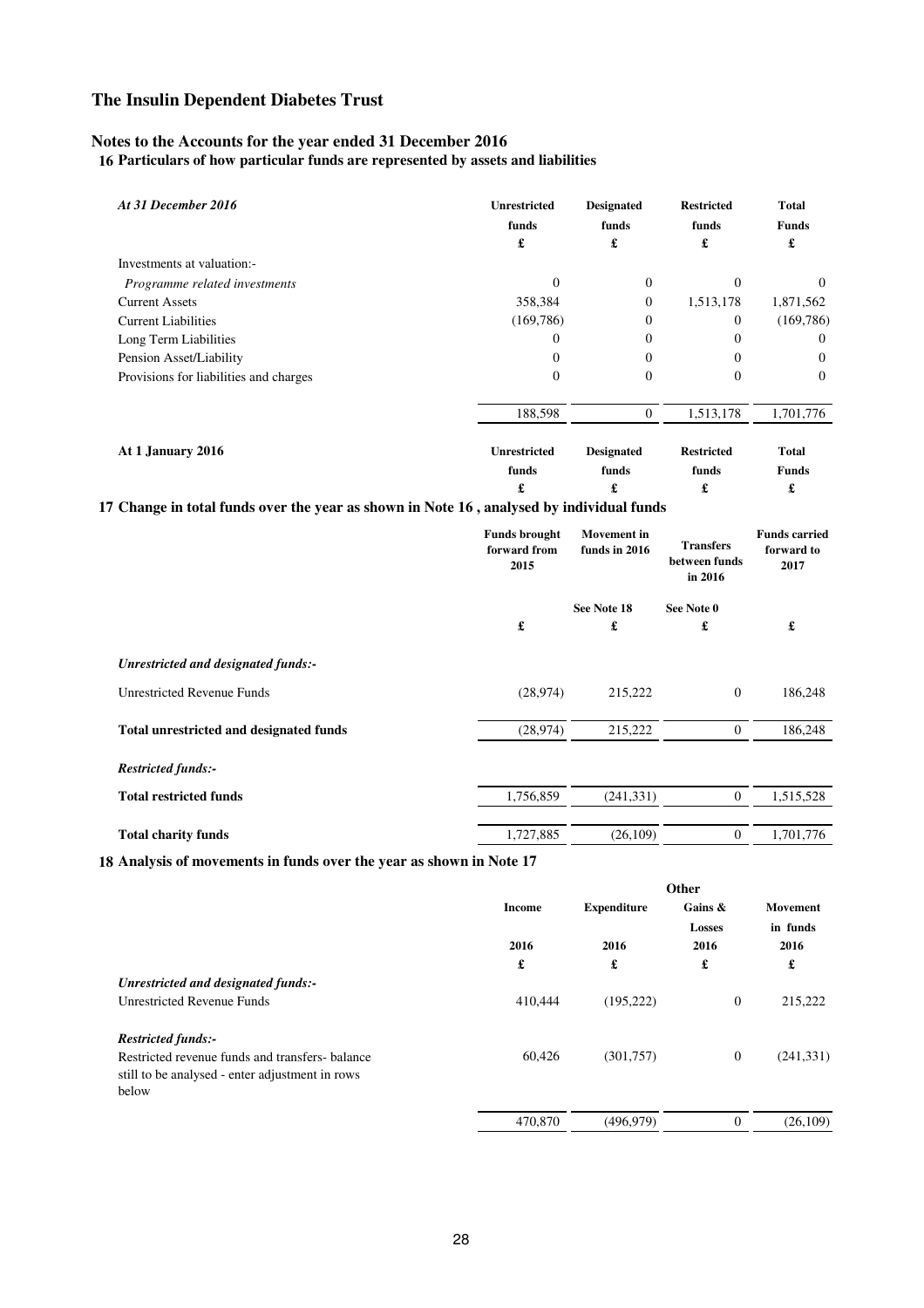## **Notes to the Accounts for the year ended 31 December 2016 19 The purposes for which the funds as detailed in note 17 are held by the charity are:-**

| Unrestricted and designated funds:- |                                                                                                                                                                                                        |
|-------------------------------------|--------------------------------------------------------------------------------------------------------------------------------------------------------------------------------------------------------|
| Unrestricted Revenue Funds          | These funds are held for meeting the objectives of the charity, and to provide<br>reserves for future activities, and, subject to charity legislation, are free from all<br>restrictions on their use. |
| Designated Revenue Funds            | These funds are primarily for the direct charity objectives of research, education,<br>information and help for sufferers of type 1 and 2 diabetes.                                                    |

#### **20 Ultimate controlling party**

The charity is under the control of its legal members.

 Every Trustee of the charity is obliged to contribute such amount as may be required not exceeding **£5** to the assets of the company in the event of its being wound up while he or she is a member, or within one year after he or she ceases to be a member.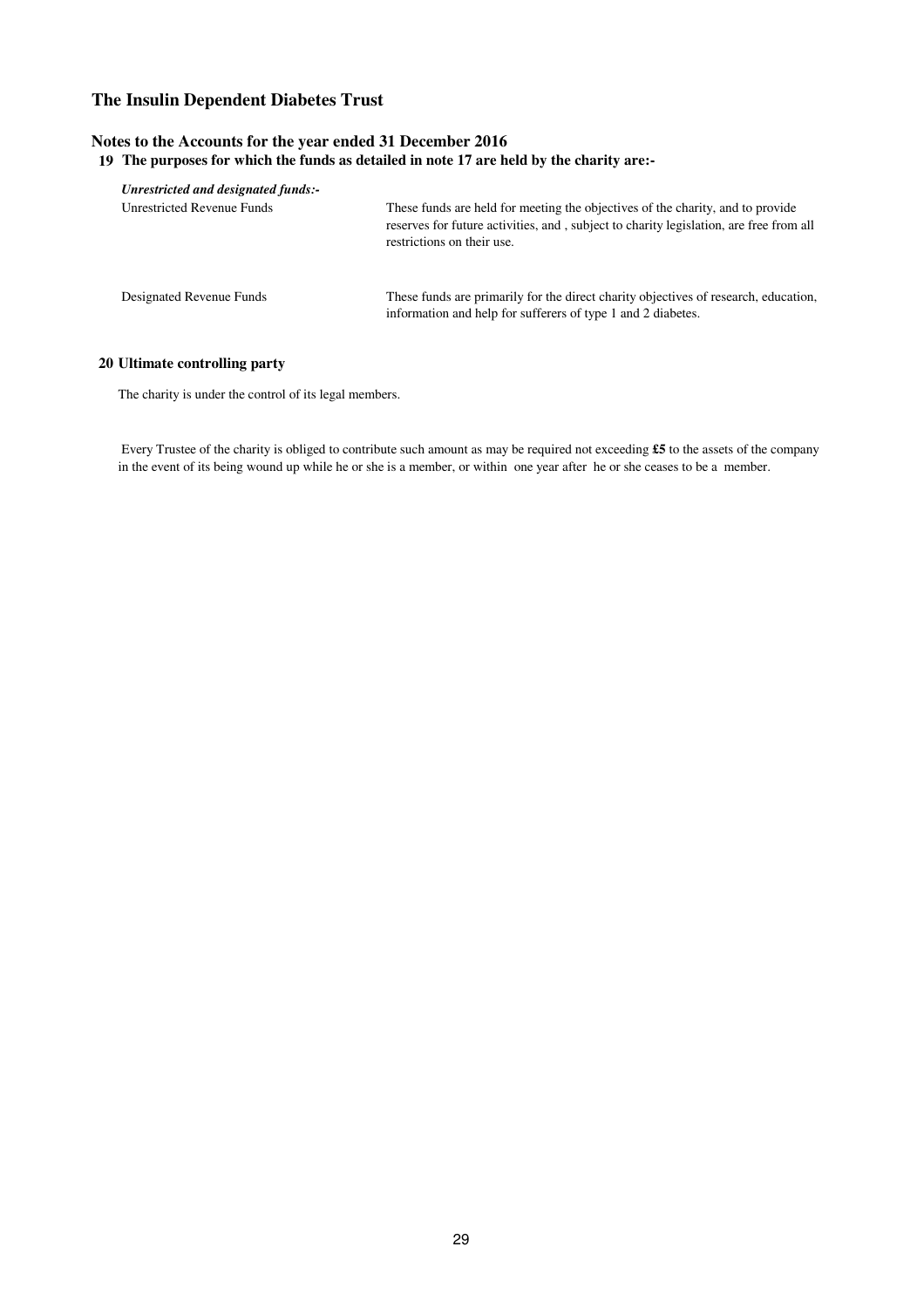## **Detailed analysis of income and expenditure for the year ended 31 December 2016 as required by the SORP 2015**

*This analysis is classsified by conventional nominal descriptions and not by activity.* 

## **21 Voluntary income**

|                                  | <b>Current</b> year<br><b>Unrestricted Funds</b> | <b>Current</b> year<br><b>Restricted Funds</b> | <b>Current</b> year<br><b>Total Funds</b> | <b>Prior Year</b><br><b>Total Funds</b> |
|----------------------------------|--------------------------------------------------|------------------------------------------------|-------------------------------------------|-----------------------------------------|
|                                  | 2016                                             | 2016                                           | 2016                                      | 2015                                    |
|                                  | $\pmb{\mathfrak{L}}$                             | $\pmb{\mathfrak{L}}$                           | $\pmb{\mathfrak{L}}$                      | $\pmb{\mathfrak{L}}$                    |
| <b>Voluntary Income</b>          |                                                  |                                                |                                           |                                         |
| Membership subscriptions         | 46,770                                           | $\boldsymbol{0}$                               | 46,770                                    | 48,378                                  |
| Gift aid income                  | 17,108                                           | $\boldsymbol{0}$                               | 17,108                                    | 6,751                                   |
| General donations                | 8,546                                            | $\boldsymbol{0}$                               | 8,546                                     | 7,918                                   |
| Fundraising                      | 4,753                                            | $\mathbf{0}$                                   | 4,753                                     | 6,937                                   |
| In memory                        | 2,237                                            | $\boldsymbol{0}$                               | 2,237                                     | 5,780                                   |
|                                  | 79,414                                           | $\boldsymbol{0}$                               | 79,414                                    | 75,764                                  |
| ${\bf A1}$                       | 79414                                            | $\boldsymbol{0}$                               | 79414                                     | 75,764                                  |
| Legacies receivable              |                                                  |                                                |                                           |                                         |
| Last years Legacies              | $\boldsymbol{0}$                                 | $\mathbf{0}$                                   | $\boldsymbol{0}$                          | 631,787                                 |
| C A Kitchiner                    | 1,000                                            | $\mathbf{0}$                                   | 1,000                                     | $\boldsymbol{0}$                        |
| <b>B</b> Bowman                  | 4,913                                            | $\mathbf{0}$                                   | 4,913                                     | $\boldsymbol{0}$                        |
| A N Satterthwaite                | $\boldsymbol{0}$                                 | 20,451                                         | 20,451                                    | $\boldsymbol{0}$                        |
| G F Anderson                     | 10,000                                           | $\boldsymbol{0}$                               | 10,000                                    |                                         |
| L A Marlow                       | $\boldsymbol{0}$                                 | 38,179                                         | 38,179                                    | $\mathbf{0}$                            |
| M O'Donnell                      | 13,200                                           | $\mathbf{0}$                                   | 13,200                                    | $\boldsymbol{0}$                        |
| J Kaur                           | 9,713                                            | $\mathbf{0}$                                   | 9,713                                     | $\boldsymbol{0}$                        |
| M F Richards                     | $\boldsymbol{0}$                                 | 1,316                                          | 1,316                                     | $\boldsymbol{0}$                        |
| M V Graham                       | 2,000                                            | $\mathbf{0}$                                   | 2,000                                     | $\boldsymbol{0}$                        |
| F J Hardwick                     | $\boldsymbol{0}$                                 | 480                                            | 480                                       | $\mathbf{0}$                            |
| A N Satterthwaite                | 3                                                | $\boldsymbol{0}$                               | $\mathfrak{Z}$                            | $\boldsymbol{0}$                        |
| S E Hopkins                      | 58                                               | $\boldsymbol{0}$                               | 58                                        | $\boldsymbol{0}$                        |
| $\mathbf P$ A Wilson             | 15,000                                           | $\boldsymbol{0}$                               | 15,000                                    | $\boldsymbol{0}$                        |
| P A Wilson                       | 12,472                                           | $\boldsymbol{0}$                               | 12,472                                    | $\mathbf{0}$                            |
| M O Burroughs                    | 18,912                                           | $\boldsymbol{0}$                               | 18,912                                    | $\boldsymbol{0}$                        |
| R A Durbidge                     | 86,413                                           | $\boldsymbol{0}$                               | 86,413                                    | $\boldsymbol{0}$                        |
| Pegasus Public                   | 3,500                                            | $\boldsymbol{0}$                               | 3,500                                     | $\boldsymbol{0}$                        |
| <b>Total legacies receivable</b> | 177,184                                          | 60,426                                         | 237,610                                   | 631,787                                 |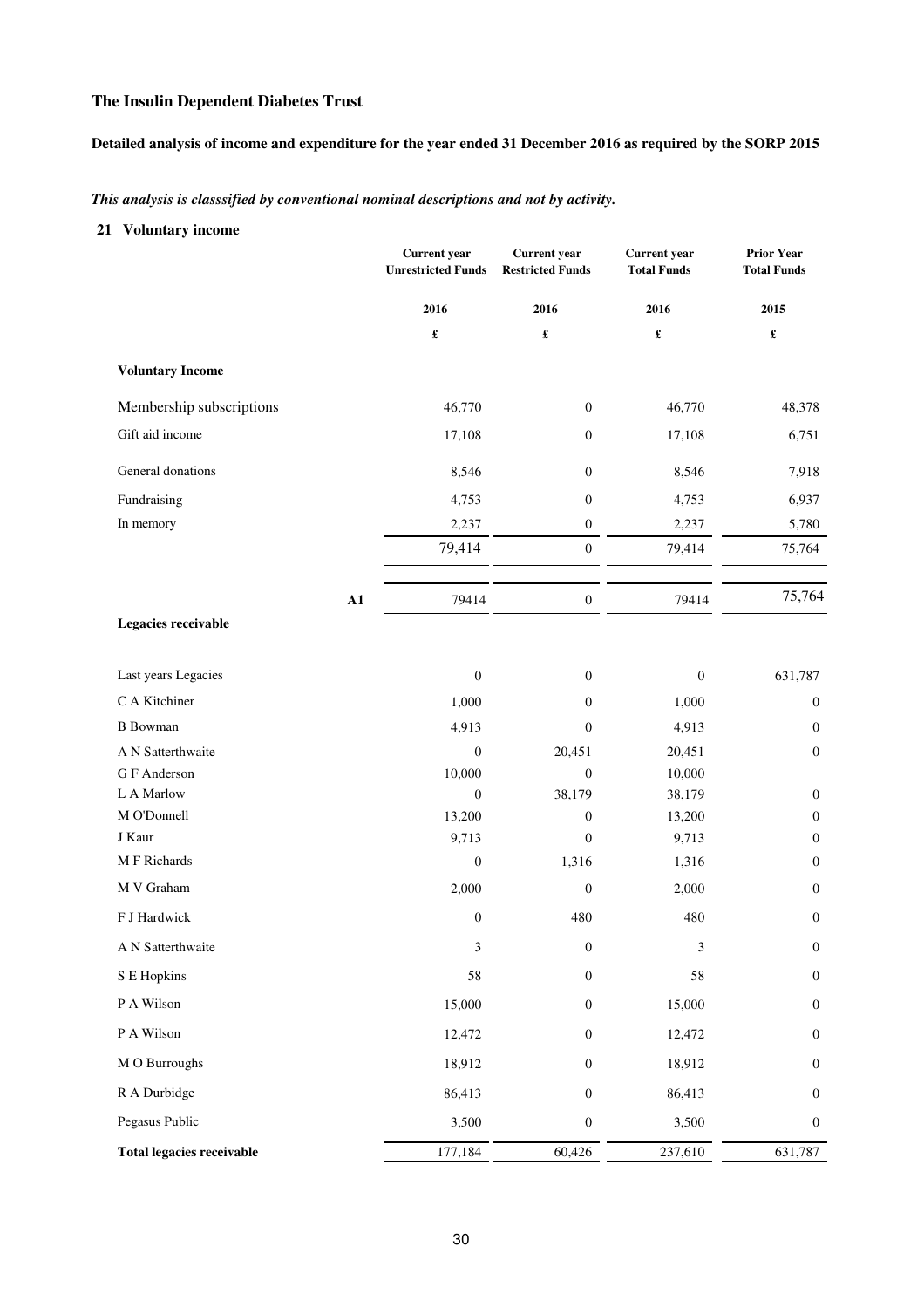## **Detailed analysis of income and expenditure for the year ended 31 December 2016 as required by the SORP 2015**

| <b>Total voluntry income</b>    | $\mathbf{A1}$  | 256,598 | 60.426   | 317,024 | 707,551 |
|---------------------------------|----------------|---------|----------|---------|---------|
| <b>Generating funds</b>         |                |         |          |         |         |
| Lottery                         |                | 16,515  | $\Omega$ | 16,515  | 6,986   |
| Christmas cards                 |                | 1,619   | $\theta$ | 1,619   | 1,631   |
| <b>Total sponsorship income</b> |                | 18,134  | $\Omega$ | 18,134  | 8,617   |
| <b>Total Voluntary income</b>   | A <sub>2</sub> | 18,134  | $\Omega$ | 18,134  | 8,617   |

## **22 Income from charitable activities**

|                                                                        | <b>Current</b> year<br><b>Unrestricted Funds</b> | <b>Current</b> year<br><b>Restricted Funds</b> | <b>Current</b> year<br><b>Total Funds</b> | <b>Prior Year</b><br><b>Total Funds</b> |
|------------------------------------------------------------------------|--------------------------------------------------|------------------------------------------------|-------------------------------------------|-----------------------------------------|
|                                                                        | 2016                                             | 2016                                           | 2016                                      | 2015                                    |
| <b>Charitable activities</b>                                           | £                                                | £                                              | £                                         | £                                       |
| Sale of goods and services in accordance with<br>the charity's objects | 3,099                                            | $\overline{0}$                                 | 3,099                                     | 6,814                                   |
| Food and receipe books                                                 | 464                                              | $\overline{0}$                                 | 464                                       | 1,343                                   |
| Events                                                                 | 600                                              | $\overline{0}$                                 | 600                                       | $\theta$                                |
| Other charitable activities                                            | 933                                              | $\Omega$                                       | 933                                       | 1,307                                   |
| <b>Total Charitable activities</b><br>A2                               | 5,096                                            | $\overline{0}$                                 | 5,096                                     | 9,464                                   |
| <b>Generating income</b>                                               | 23,230                                           | $\boldsymbol{0}$                               | 23,230                                    | 18,081                                  |

# **23 Other voluntary income**

|                                    |                | 2016<br><b>Current</b> year<br><b>Unrestricted Funds</b><br>2016<br>£ | 2016<br><b>Current year</b>          | 2016<br><b>Current</b> year<br><b>Total Funds</b> | 2015<br><b>Prior Year</b><br><b>Total Funds</b> |  |
|------------------------------------|----------------|-----------------------------------------------------------------------|--------------------------------------|---------------------------------------------------|-------------------------------------------------|--|
|                                    |                |                                                                       | <b>Restricted Funds</b><br>2016<br>£ | 2016<br>£                                         | 2015<br>£                                       |  |
| Dream trust                        |                | 8,790                                                                 | $\mathbf{0}$                         | 8,790                                             | 8,272                                           |  |
| <b>Total from other activities</b> | A <sub>3</sub> | 8,790                                                                 | 0                                    | 8,790                                             | 8,272                                           |  |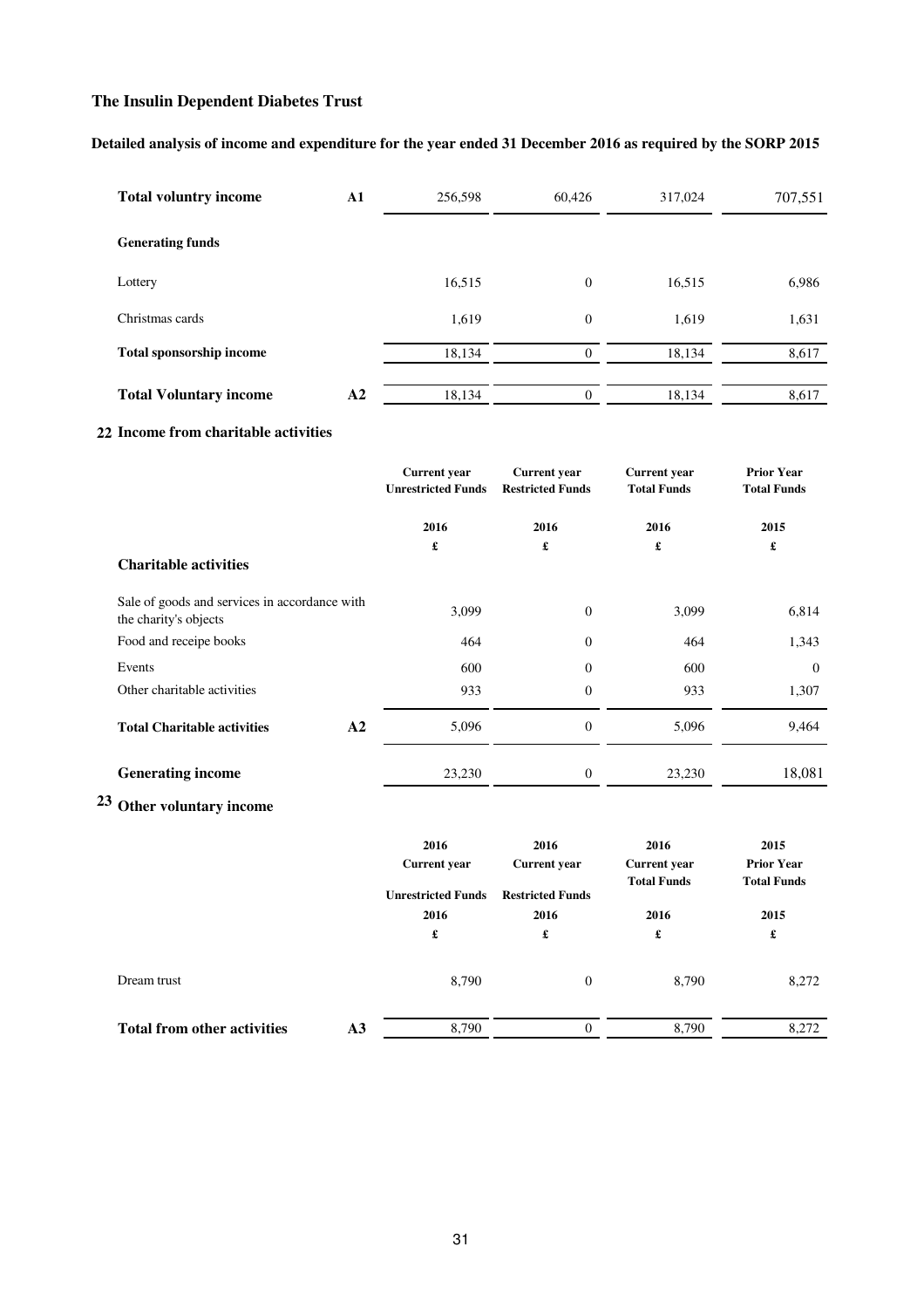## **Detailed analysis of income and expenditure for the year ended 31 December 2016 as required by the SORP 2015**

## **24 Investment income**

|                                 |                | <b>Current</b> year<br><b>Unrestricted Funds</b> | <b>Current</b> year<br><b>Restricted Funds</b> | <b>Current</b> year<br><b>Total Funds</b> | <b>Prior Year</b><br><b>Total Funds</b> |
|---------------------------------|----------------|--------------------------------------------------|------------------------------------------------|-------------------------------------------|-----------------------------------------|
|                                 |                | 2016<br>£                                        | 2016<br>£                                      | 2016<br>£                                 | 2015<br>£                               |
| <b>Bank Interest Receivable</b> |                | 121,826                                          | $\theta$                                       | 121,826                                   | 140,866                                 |
| <b>Total investment income</b>  | A <sub>4</sub> | 121,826                                          | $\Omega$                                       | 121,826                                   | 140,866                                 |
| <b>Total income</b>             | A              | 410,444                                          | 60,426                                         | 470,870                                   | 874,770                                 |

## **25 Expenditure on charitable activities - Direct spending**

|                                                          | <b>Current</b> year<br><b>Unrestricted Funds</b> | <b>Current</b> year<br><b>Restricted Funds</b> | <b>Current</b> year<br><b>Total Funds</b> | <b>Prior Year</b><br><b>Total Funds</b> |
|----------------------------------------------------------|--------------------------------------------------|------------------------------------------------|-------------------------------------------|-----------------------------------------|
|                                                          | 2016<br>£                                        | 2016<br>£                                      | 2016<br>£                                 | 2015<br>£                               |
| Gross wages and salaries - charitable<br>activities      | 72,109                                           | $\theta$                                       | 72,109                                    | 79,047                                  |
| Employers' NI - Charitable activities                    | 4,750                                            | $\theta$                                       | 4,750                                     | 7,933                                   |
| Defined benefit pension costs - charitable<br>activities | 182                                              | $\boldsymbol{0}$                               | 182                                       | $\boldsymbol{0}$                        |
| Temporary Staff - Charitable Activities                  | 2,835                                            | $\theta$                                       | 2,835                                     | 3,210                                   |
| Travel and Subsistence - Charitable<br>Activities        | 2,954                                            | $\theta$                                       | 2,954                                     | 3,390                                   |
| Marketing and advertising of charitable<br>services      | 36,339                                           | $\theta$                                       | 36,339                                    | 44,053                                  |
| Dream trust                                              | 8,280                                            | $\theta$                                       | 8,280                                     | 9,780                                   |
| Lottery costs                                            | 10,284                                           | $\mathbf{0}$                                   | 10,284                                    | 3,439                                   |
| Website, IT and Telecommunications                       | $\boldsymbol{0}$                                 | 28,917                                         | 28,917                                    | 15,410                                  |
| Printing costs                                           | 0                                                | 43,850                                         | 43,850                                    | 51,549                                  |
| Direct mail and carraige                                 | $\boldsymbol{0}$                                 | 70,073                                         | 70,073                                    | 80,550                                  |
| Conference and meeting costs                             | $\overline{0}$                                   | 18,793                                         | 18,035                                    | 20,230                                  |
| Consultancy costs                                        | 48                                               | $\theta$                                       | 48                                        | 240                                     |
| Professional services                                    | $\boldsymbol{0}$                                 | 986                                            | 986                                       | 5,289                                   |
| Professional Indemnity insurance                         | $\boldsymbol{0}$                                 | 912                                            | 912                                       | 786                                     |
| Research and editorial costs                             | $\boldsymbol{0}$                                 | 38,226                                         | 38,226                                    | 38,226                                  |
| <b>Total direct spending</b><br><b>B1</b>                | 137,781                                          | 201,757                                        | 339,538                                   | 363,132                                 |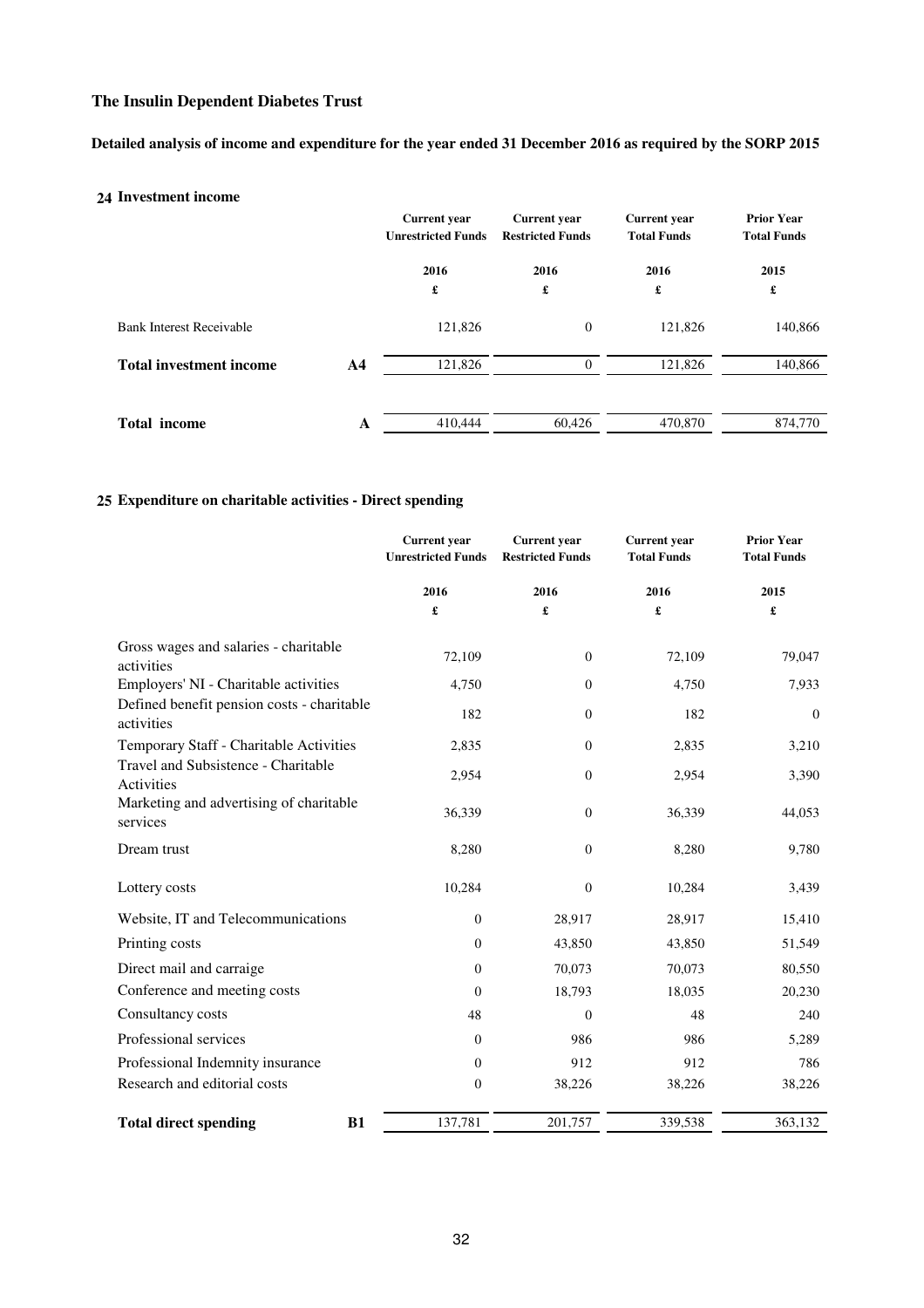## **Detailed analysis of income and expenditure for the year ended 31 December 2016 as required by the SORP 2015**

## **26 Expenditure on charitable activities - Charitable trading**

|                                                    | <b>Current</b> year<br><b>Unrestricted Funds</b> | <b>Current year</b><br><b>Restricted Funds</b> | <b>Current year</b><br><b>Total Funds</b> | <b>Prior Year</b><br><b>Total Funds</b> |  |
|----------------------------------------------------|--------------------------------------------------|------------------------------------------------|-------------------------------------------|-----------------------------------------|--|
|                                                    | 2016                                             | 2016                                           | 2016                                      | 2015                                    |  |
|                                                    | £                                                | £                                              | £                                         | £                                       |  |
| Products                                           | 637                                              | $\overline{0}$                                 | 637                                       | $\theta$                                |  |
| Lottery costs                                      | 10,284                                           |                                                | 10,284                                    | 3,439                                   |  |
| <b>B2</b><br><b>Total charitable trading costs</b> | 10,921                                           | $\theta$                                       | 10,921                                    | 3,439                                   |  |

#### **27 Expenditure on charitable activities- Grant funding of activities**

|                                |    | <b>Current</b> year<br><b>Unrestricted Funds</b> | <b>Current</b> year<br><b>Restricted Funds</b> | <b>Current year</b><br><b>Total Funds</b> | <b>Prior Year</b><br><b>Total Funds</b> |  |
|--------------------------------|----|--------------------------------------------------|------------------------------------------------|-------------------------------------------|-----------------------------------------|--|
|                                |    | 2016<br>£                                        | 2016<br>£                                      | 2016<br>£                                 | 2015<br>£                               |  |
| Grants made to organisations   |    | $\theta$                                         | 100,000                                        | 100,000                                   | 100,000                                 |  |
| <b>Total grantmaking costs</b> | B1 | $\theta$                                         | 100,000                                        | 100,000                                   | 100,000                                 |  |

### **28 Support costs for charitable activities**

|                                               | <b>Current</b> year       | <b>Current</b> year     | <b>Current</b> year | <b>Prior Year</b>  |
|-----------------------------------------------|---------------------------|-------------------------|---------------------|--------------------|
|                                               | <b>Unrestricted Funds</b> | <b>Restricted Funds</b> | <b>Total Funds</b>  | <b>Total Funds</b> |
|                                               | 2016                      | 2016                    | 2016                | 2015               |
|                                               | £                         | £                       | £                   | £                  |
| Other salaries                                | 16,674                    | $\mathbf{0}$            | 16,674              | 14,208             |
| Training and welfare - staff                  | 1,800                     | $\theta$                | 1,800               | 4,104              |
| <b>Premises Expenses</b>                      |                           |                         |                     |                    |
| Rates and water charges                       | 1,735                     | $\theta$                | 1,735               | 1,694              |
| Light heat and power                          | 2,512                     | $\overline{0}$          | 2,512               | 4,236              |
| Cleaning and waste management                 | 1,103                     | $\theta$                | 1,103               | 719                |
| Premises repairs, renewals and<br>maintenance | 4,327                     | $\boldsymbol{0}$        | 4,327               | 938                |
| <b>Administrative overheads</b>               |                           |                         |                     |                    |
| Telephone, fax and internet                   | 622                       | $\Omega$                | 622                 | 718                |
| Postage                                       | 322                       | $\Omega$                | 322                 | 942                |
| Stationery and printing                       | 1,238                     | $\Omega$                | 1,238               | 2,426              |
| Health and safety costs                       | 497                       | $\theta$                | 497                 | $\theta$           |

## *Professional fees paid to the Auditor or Independent Examiner in addition to audit and examination fees*